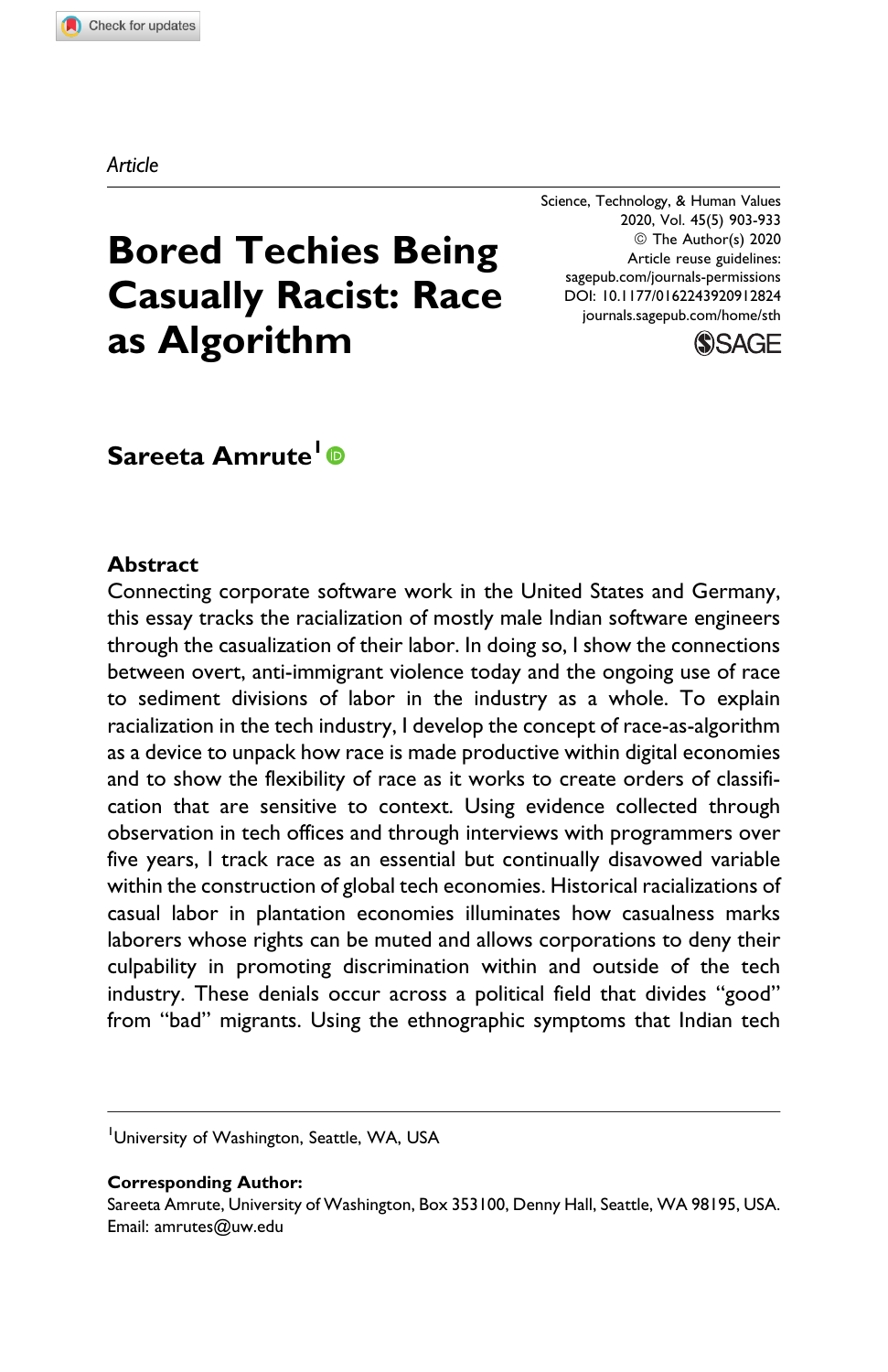workers identify in their environments, this essay reads these signs as an antidote to these continued denials.

#### Keywords

race, India, algorithm, Germany, labor

The digital economy ... is about the extraction of value out of continuous, updateable work, and it is extremely labor intensive.

Tiziana Terranova (2004, 48)

For race to be considered technology, it first must be denatured—that is, estranged from its history as a biological fact.<br>Beth Coleman (2009, 78)

Sid entered into an elevator at his Seattle office building, noticed some changes to the poster hanging on its back wall, and flinched. He moved in to get a better look and retrieved his cell phone from his pants pocket, snapping a photo before the carriage reached the next floor. On the poster, every person had been given a big, scribbly bindi, and the eyes of a man with a mustache had been filled with the same, angry red. A few days later, Sid found another poster, this one for a company game and film night include a Bollywood movie, bindified. The vandal had taken extra time with this poster. While the bindis were red, the eyes glistened a bright, highlighter-tinged, green. On the bicep of one of the figures, a heartshaped tattoo with an arrow piercing its sides was drawn in black. Inside the heart were the words, "I love mom."1 Sid took another photograph and moved on.

Sid's pictures inaugurated a vigorous conversation with his friends Reshma and Vinay, who also worked in Seattle-area tech firms as engineer and product manager. Scrutinizing the pictures while having dinner together, Sid intoned, "oh, it was probably bored techies being casually racist." Reshma broke out in an embarrassed grin. "I don't know," she said, "I think an Indian did that." Vinay was not so sure. It looked like it might be a disgruntled white engineer to him. Sid, tall and angular with closecropped hair, is an Indian American programmer who had grown up in California. He had been working in Seattle's tech industry for seven years. He agreed with Vinay, it was directed against Indians. "That's the kind of thing that I would do in my history books when I was bored at school," countered Reshma, who went to high school with her fiancé Vinay in the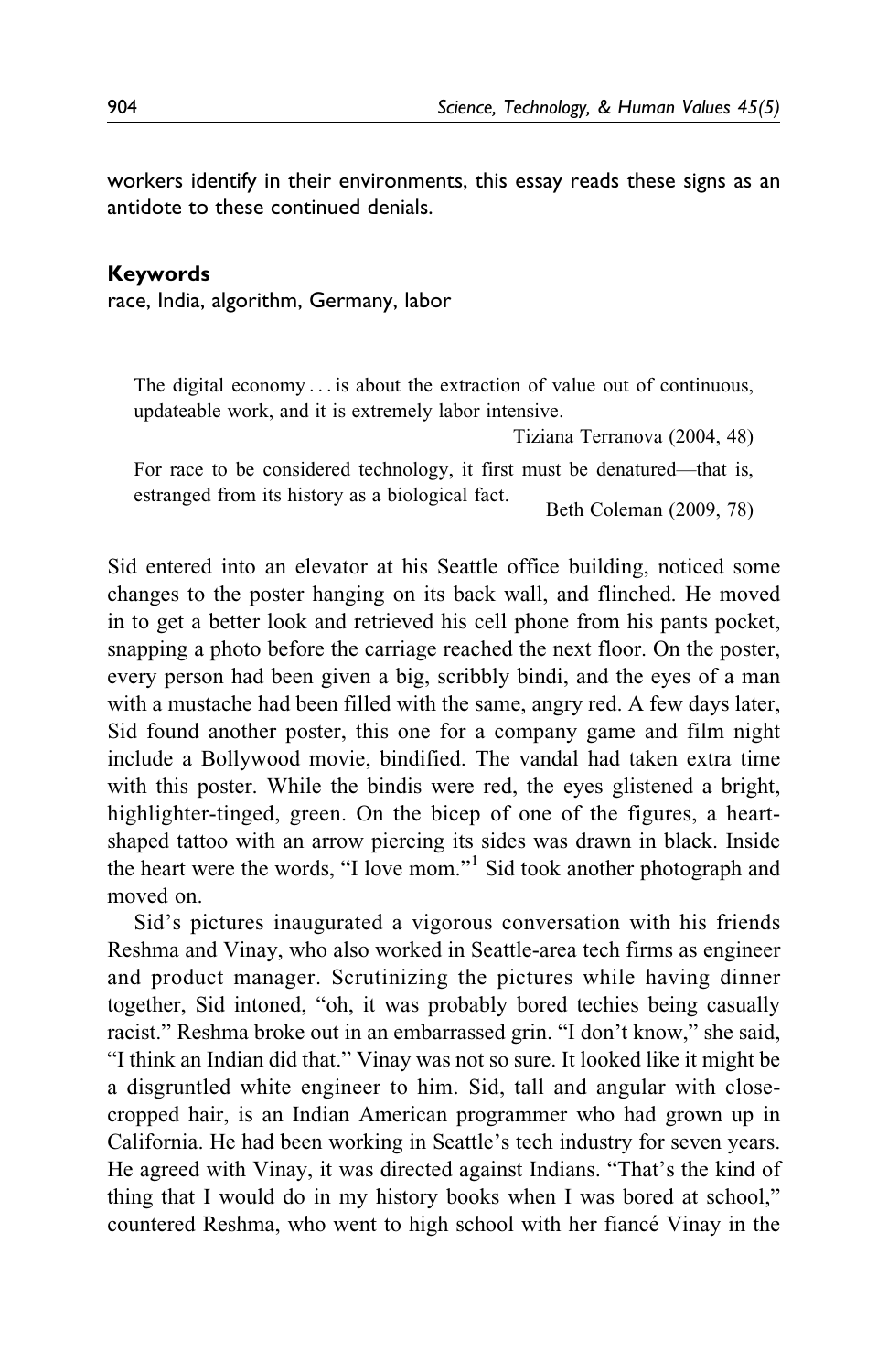industrial town of Coimbatore, in the South Indian state of Tamil Nadu. Reshma, irreverent and mischievous, was well matched by Vinay, whose dimples gave him a deceptively sweet look that belied his far-seeing pragmatism. Each had come to the United States on temporary work visas after launching several small start-ups together in India. They explained to me that they were by and large treated well at work, but that there were subtle differences in the work that was expected of them, some examples of which I discuss below.

In the end, the graffitied posters disturbed them. They thought they might indicate an unstable mind. I asked them if they thought they should report the vandalism. All three demurred: would the firm even do anything if they did? "They would probably just hang another poster next to the elevator explaining how not to graffiti on elevator posters," Vinay surmised, chuckling derisively.

Reshma and Vinay are both temporary high skilled programmers in the United States on H-1B visas. Each year approximately 75,000 H-1B visas are granted in the United States, a full 75 percent of these visas are issued to workers in tech industries. A similar program in Germany for highly qualified workers issues approximately 15,000 visas per year, and the Australian 189 visa issues about 20,000 per year. There are also programs in the UK, issuing approximately 90,000 per year, making the yearly total of temporary tech workers circulating globally roughly 150,000 people.<sup>2</sup>

These visas are used by firms to fill temporary needs without having to provide benefits. Because the visa is tied to an employer, these workers are in some senses "bonded"—their residency is tied to a firm and they often feel significant pressure to be silent in the face of exploitation.<sup>3</sup> At the same time, the visibility of these workers on the political stage frames them as alien job stealers.

Sid, Vinay, and Reshma's colloquy opens up the theoretical issue at the heart of this paper: how race is folded into and proliferates within the corporate tech workplace. The elevator posters suggest that race and diversity are valued by the firm. Applauding diversity masks the hierarchies that make visa-dependent, migrant workers more casual and precarious. The graffiti becomes problematic because it calls attention to specter of racism that is otherwise supposed to be hidden. Graffiti tags a welter of techniques through which race is produced and disavowed in tech workplaces, along with the multiple ways in which Indian tech workers register the racialized terms of their employment.

Sid's evocation of "casual racism" is a haunting that reveals the long histories of racialized casual labor that make Indian software engineers,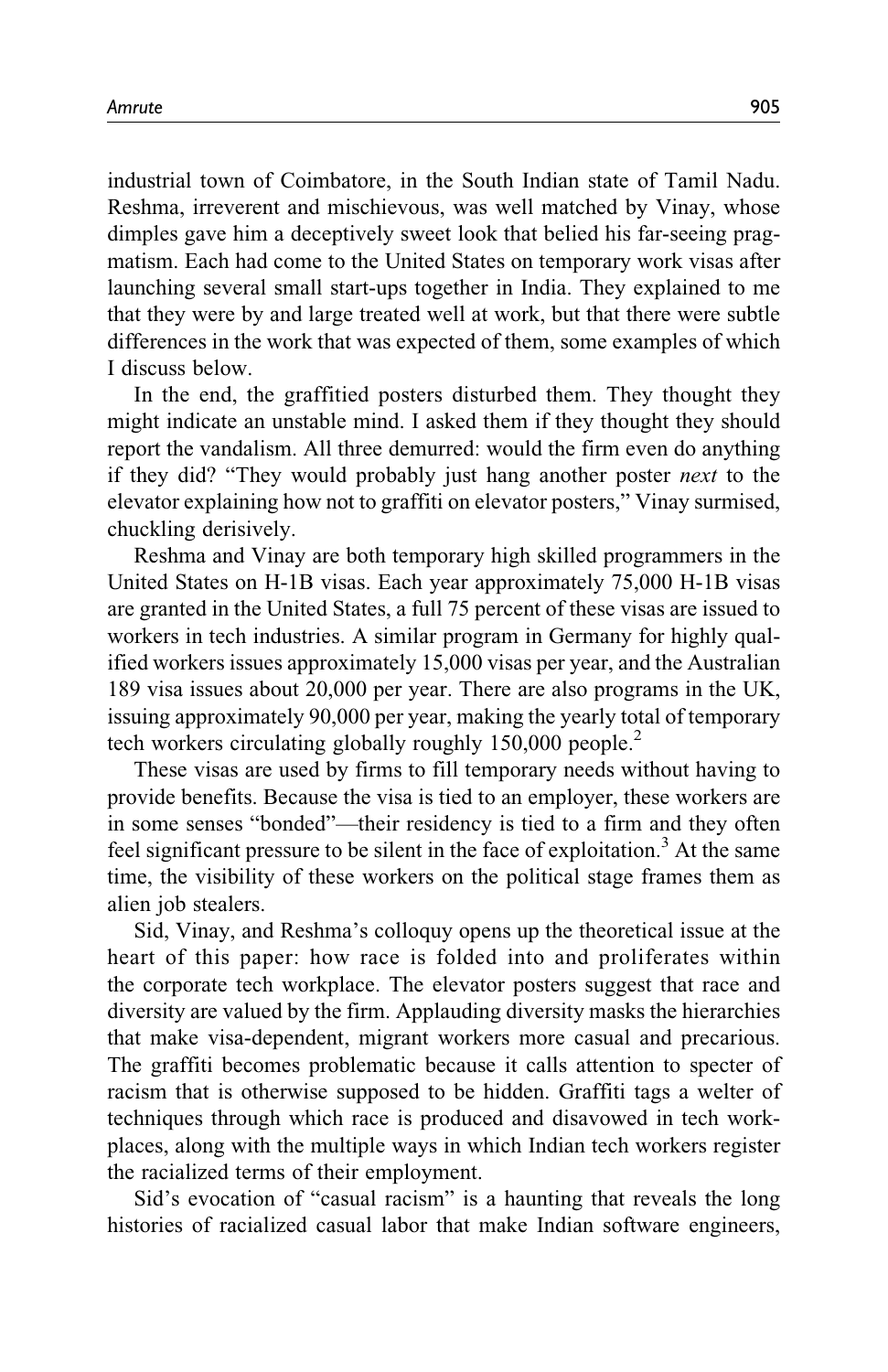debuggers, and technical project managers seem suitable for temporary and replaceable positions (Gordon 2008). Casual racism feels less serious than organized race-based hatred. But, "casual" within a labor market means someone who is employed temporarily. This other meaning of casual evokes the historical layers through which what is casual can become what is persistent. In other words, I use Sid, Reshma, and Vinay's alternating mockery and concern as a prompt to ask, how is casual labor racialized in corporate coding worlds? I find the answer in three modalities of race operating as an algorithm to produce replaceable workers, productive diversity and latent correlations between race and labor, and the long tail of racist imaginings.

In this essay, I build on Beth Colman's (2009) reading of race as technology. As Coleman argues, race as a technology is not concerned with the veracity of racial traits. It is rather concerned with the productivity of race. While Coleman rightly points out the possibilities for moving race into more productive, less hierarchical directions when race is understood as a technology, I emphasize here that historically race has been a technology to sort and classify populations. Though algorithms are precise rather than casual, they are also adjustable to multiple situations. The continual adjustment of race as an algorithmic operation produces: South Asian visadependent programmers as replaceable casual workers; race as a marker of productive diversity for firms; and a "long tail" of racist thought that is left to fester outside the formal boundaries of corporate offices.

Algorithms use a definite number of steps to solve a particular problem given specific inputs (Knuth [1968] 1997). Algorithms are always multiple, with many different historically determined affordances about decisionmaking built into them (Mazzotti 2017; Seaver 2017; David and Ohm 2017). For the purposes of this article, the important facets of algorithms worth highlighting are: most algorithms sort and classify in the background with little oversight into their operations (Citron and Pasquale 2014); algorithms working over time can produce latent variables, correlations that are taken to be meaningful even though these variables were not built into the algorithm in the first place (Ajunwa 2020); and algorithms can produce rankings, which are results ordered from most to least prominence and therefore have a long tail of results associated with them (Tufekci 2018). When I argue that race operates algorithmically, I mean that it functions behind the scenes to sort workers according to racialized characteristics, it produces race as a marker of valued differences within firms, and it treats racism as a latent variable that exists outside of tech firms, even while these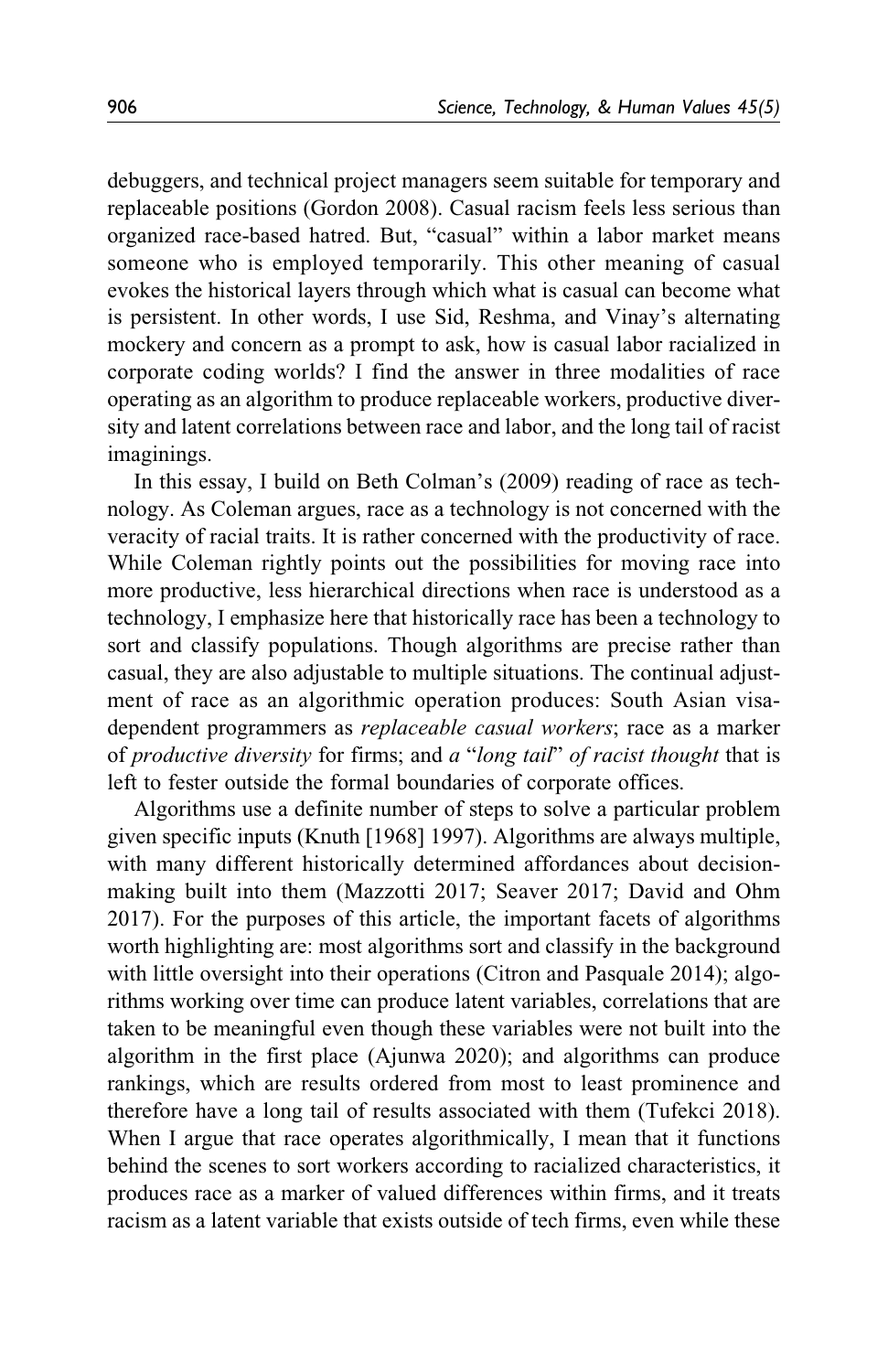firms remain complicit in creating the conditions of labor that racialize visadependent workers as casual workers.

Race-as-algorithm in the present day is tied to the long history of creating migrant casual workers in colonial and later periods where casual labor was used to replace slave labor on colonial plantations in the British Empire, and as quick labor to reconstruct bombed-out German cities through the guest worker program. Focusing on the historical relationship between casual labor and racialization shows that firms that value race as a source of creative vitality remain complicit in racism against Indian tech workers within and beyond their walls.<sup>4</sup>

This paper moves across scenes from Berlin, where I lived from 2002 and 2004 and visited in 2006 and 2009, and from Seattle, where I have lived and worked since 2008. The intent of this paper is not to compare Germany and the United States as if they were equivalent places because they are both nation-states (Weheliye 2014, 15). Instead, by means of examples from the United States and Germany, I offer an analysis of race as a powerful global operator in tech economies (Goldberg 2009). A brief reading of Germany's post–World War II guest worker program provides an accounting of how longer imperial histories of casual labor come to inform contemporary visadependent racial migration schemes in global coding economies.

At tech firms in both countries, racially diverse workforces signify a firm's membership in a community of multinational corporations (Amrute 2016; Upadhaya 2016) even while race operating algorithmically divides workers into fully human, not-quite-human, and nonhuman subjects (Weheliye 2014, 3), in which tech workers from India are often deemed "notquite-human" labor. While Germany and the United States have different histories of racial hatred (Bunzl 2007), they share an industry-wide orientation to race that both creates race as foundational to the operation of technology-driven firms and distances the firms themselves from their role in this creation. I describe this creation and its disavowal through the term race-as-algorithm.

# Race-as-algorithm

Algorithms are sometimes discriminatory, and there are many reasons why. Search results reflect, for instance, advertising strategies as much as anything else, and the history of black women's bodies and their pornification feeds advertising revenue (Noble 2018). People make algorithms, and the majority of algorithm creators possess a worldview of privileged, educated, young, white men (Hu 2015). Hate groups deliberately skew search results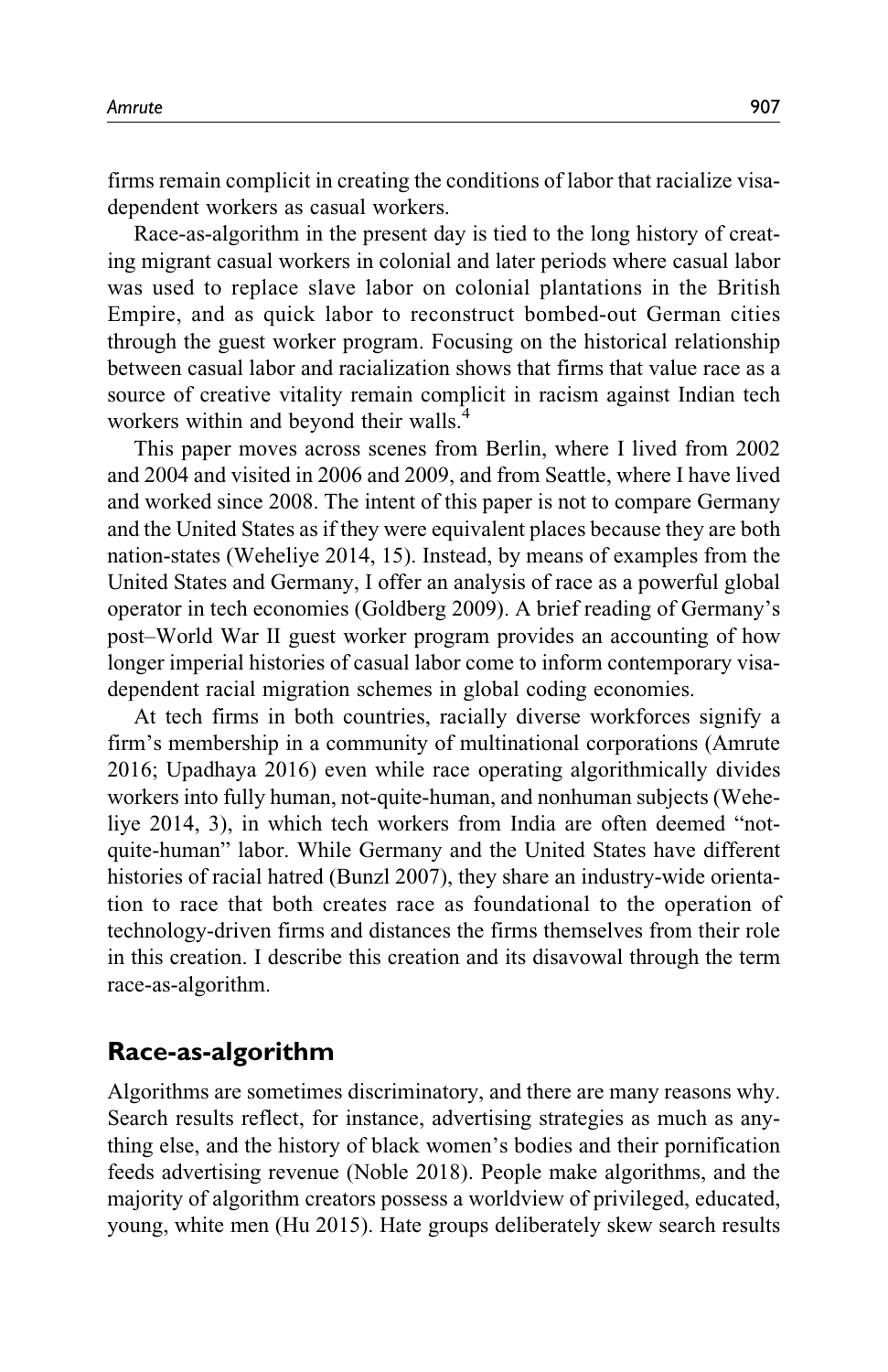(Friedberg and Donovan 2019). Algorithms produce echo chambers in which racist ideas proliferate unchecked (Ray et al. 2017). And tech companies' own attempts to correct algorithmic racism, which rely on human censors to tag content, reproduce discriminatory practice through the uneven design of censorship guidelines (Solon 2017).

Exposing racist algorithms is crucial, yet limited in reach because it imagines a horizon of possibility in which racist breaches might be corrected and concomitantly narrows attention to addressing the issue of race as posed in these terms (Scannell 2019). This essay stresses race as productive of value within tech economies. Twenty-first-century sorting and classificatory functions of race illuminate the workplace "performances of... gender, sexuality, race, ethnicity, and so forth" that enable minority workers' employment but also limit their ability to negotiate over the conditions of their labor (Tsing 2009, 158-59). In other words, describing the algorithmic properties of race—its classificatory and responsive aspects helps explain how tech workers from India might in one moment be valued for the cultural knowledge they carry and in the next, vilified as alien job stealers.

Describing race as algorithmic has two advantages. It enables us to think about race in tech economies as both ubiquitous and productive; it can be used to develop tech products for racial categories and respond as these categories change (Chun 2009; Benjamin 2016). Race-as-algorithm also captures the productivity of race from the vantage point of the organization of labor transnationally, which comes into being in geographically dispersed, flexible enclosures, producing changing landscapes of racialized labor (Deleuze 1992; Tsing 2009; Terranova 2004; Williams 1989).<sup>5</sup> Both senses of race's productivity—the value-added of diversity and the value of divided labor—extrude racism as a social problem to be distanced from the firm rather than eliminated.

# Staying with the Casualness

Casual leans on a lack of volition, an act unplanned, with diminished culpability. Something casual falls to someone. Casual racism happens by happenstance. In tech economies, casual are the relaxed office dress code, open floor plans, and gaming areas ubiquitous across the industry. But, the casualness that Reshma, Sid, and Vinay discuss points toward the braided histories of race and casual labor. Much of this history is hidden in coding work, which treats this labor as a largely "mental" and neutral phenomenon,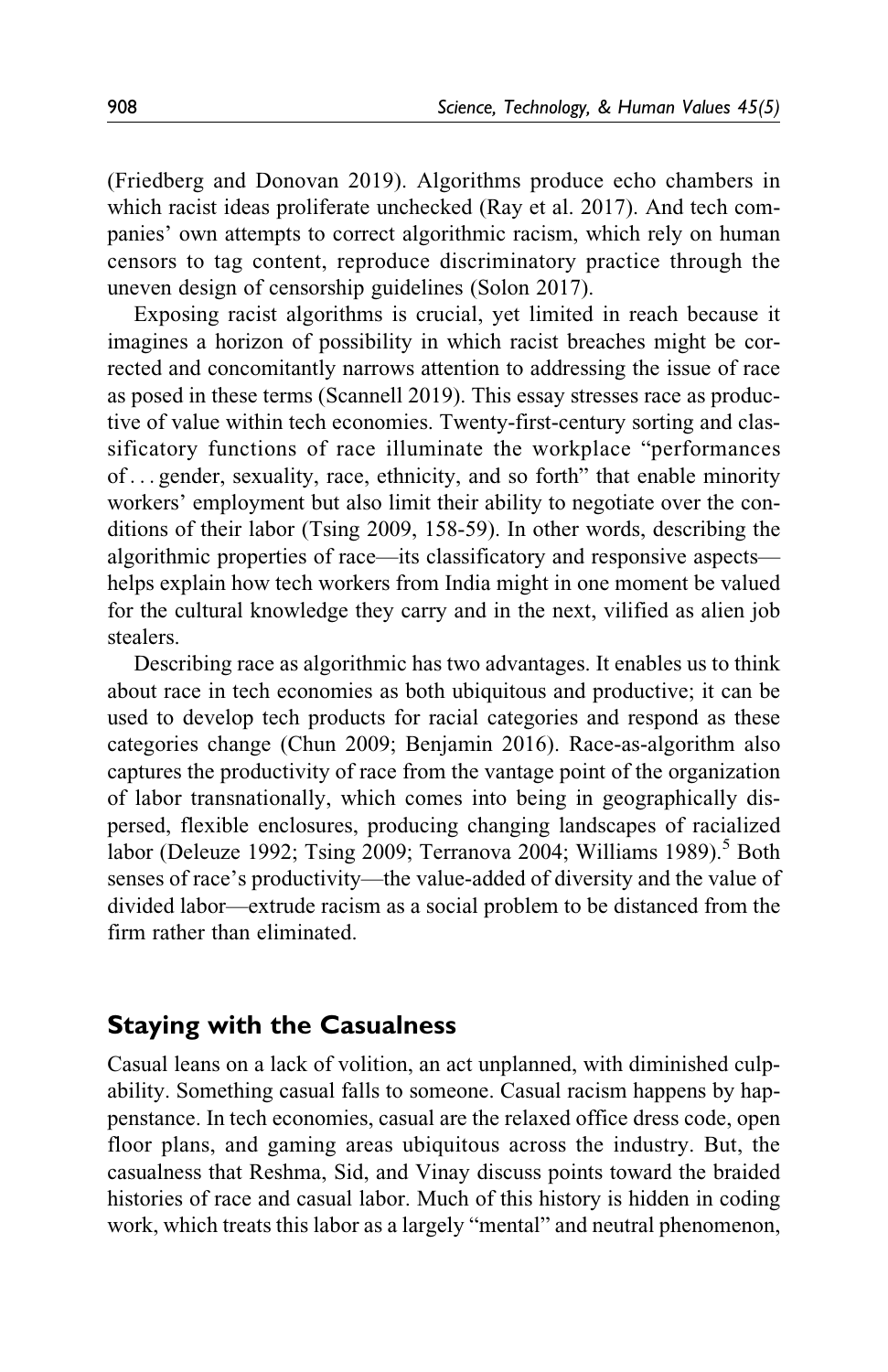divorced from both historical precedent and contemporary embodiment (Amrute 2016).

Most tech companies' promotional material suggests that they are neutral with regard to social problems, that they are overcoming the need for manual labor, and that they create equality in the long run (Wong 2017). This results in the advancement of a universal subject of avant-garde capitalism—the programmer—who is most often imagined to be middle or upper class, male, and white (Coleman 2014, 166). Centering on this type as a paradigmatic figure misreads the productivity of race as a category within technically driven economic systems (Benjamin 2016, 2019; Nelson 2016; Stoler 2018).

Staying with casualness opens a fissure in this presentation (cf. Haraway 2016). Reshma believes the casualness might come from school-age habits, the defacement a sign of ennui and frustration. Sid finds in the scribblings the kind of unconscious racism that bubbles forth when tech workers are left to fill time in the office between work projects.<sup>6</sup> Moving away from certain judgment of these graffiti one way or the other, I suggest they mark two areas of concern that when focused together illuminate the multiple sides of race-as-algorithm. One concern is the meaning of race—marked by the bindi, body odor, and images of alien hordes as well as discussions of cultural difference (the latter three discussed below)—and anti-Indian racism in an office. The other concern is the disquiet felt by programmers from India who may indistinctly protest their slots in the office and the boredom that these roles imply. Linking casual racism to casual labor, I demonstrate that race circulates as an iterative mechanism to sort and classify workers behind the scenes even while racism appears as an external factor for tech companies.

# Producing Visa-dependent Asian Programmers as Replaceable through the Long History of Labor Casualization

The history of casual labor begins with seasonal migrations of agricultural laborers and with craft journeymen moving between urban centers. Legal statues designated such workers in metropolitan European and Spanish colonial cities as those with no right to employment as early as the seventeenth century (Smith  $1886$ ).<sup>7</sup> The rise of a truly global system of casual work however begins in the plantation economies of the British Empire across the eighteenth and nineteenth centuries.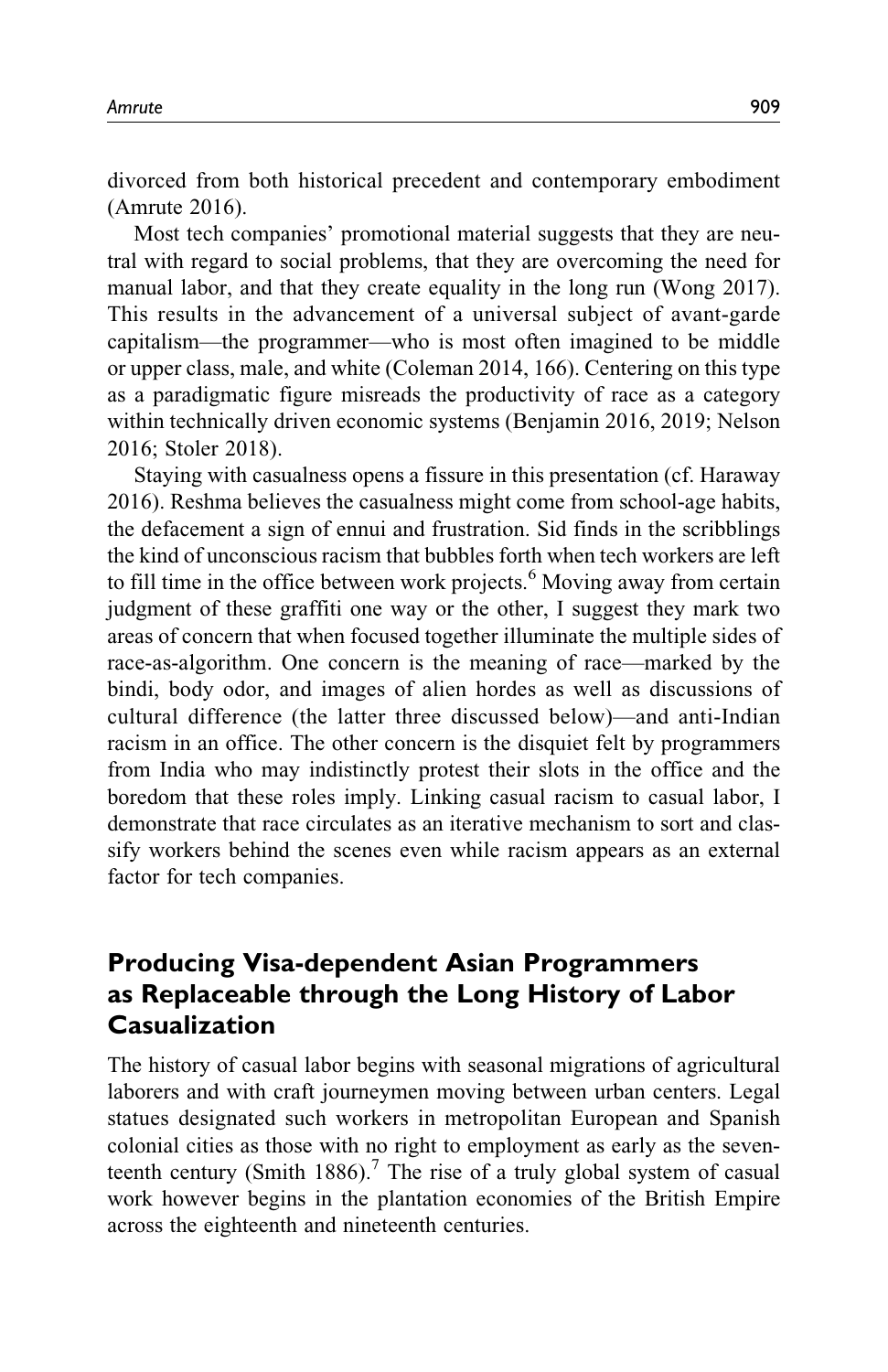In the interwoven narratives of the British Empire, the history of the casual worker as one without a right of employment converged with the extraction of labor from native populations. On sugar and tea plantations, in indigo fields and during opium harvests, casual labor increased in the factory and the field, and a colonial hierarchy of global labor helped organize it (Mintz 1985; Prakash 1990).

The "coolie" epitomized casual workers within colonial India and between India and the island plantation economies of the British Empire. The British Empire deployed contract laborers from Asia as replacements for plantation slave labor elsewhere in the Empire. As Lisa Lowe argues, finding these replacements was key to the 1834 abolition of slavery within the British Empire. Fear of slave insurrection and the desire to expand production in plantation crops such as sugar led colonial officials to turn to the port cities of Hong Kong, Calcutta, and Bombay for replacement workers (Lowe 2015, 23). Rather conveniently for the indenture system that would employ such workers on contract, these ports were full of impoverished rural migrants, who themselves had been starved by the conversion of land, in the case of India, to cash crops such as indigo and opium, and through the elimination of small landholdings.

Lowe describes the coolie as a figure marking a shift in imperial economics from mercantilism to liberalism, which coupled "the promotion of free circulation" of bodies and commodities with "the rule of law" (p. 132). This shift in political ideology found its echo in a corresponding shift in the mode of labor expropriation. The entire pattern of labor on Jamaica sugar plantations, for instance, shifted as planters' calculus on extracting value from labor changed. Over the decades after 1843, "new laborers... were employed more *casually*, or, rather, more commonly employed only when they were strictly needed" (Craton 1978, 289 [emphasis mine]). This pattern included craftsmen, who "tended to be laid off, not only in the off-season but in the dead periods of the week too" (Craton 1978, 290). The cheapening of free labor was accomplished by making work precarious, so that labor that was not formally owned would be paid only when the work was strictly needed, an early form of what we now call just-in-time labor, calculated down to the day, if not the hour. Within this new pattern of labor, race featured as a justification to employ indentured laborers from Indian and China on contract—that is, for limited periods of time. In combination with age and gender, indenture served to establish different wage scales for women's, men's, and children's work and residential segregation between Asian workers and both indigenous subjects and former slaves (Khan 2004; Jackson 2012; Reddock 2008). These tactics were part of the disciplining of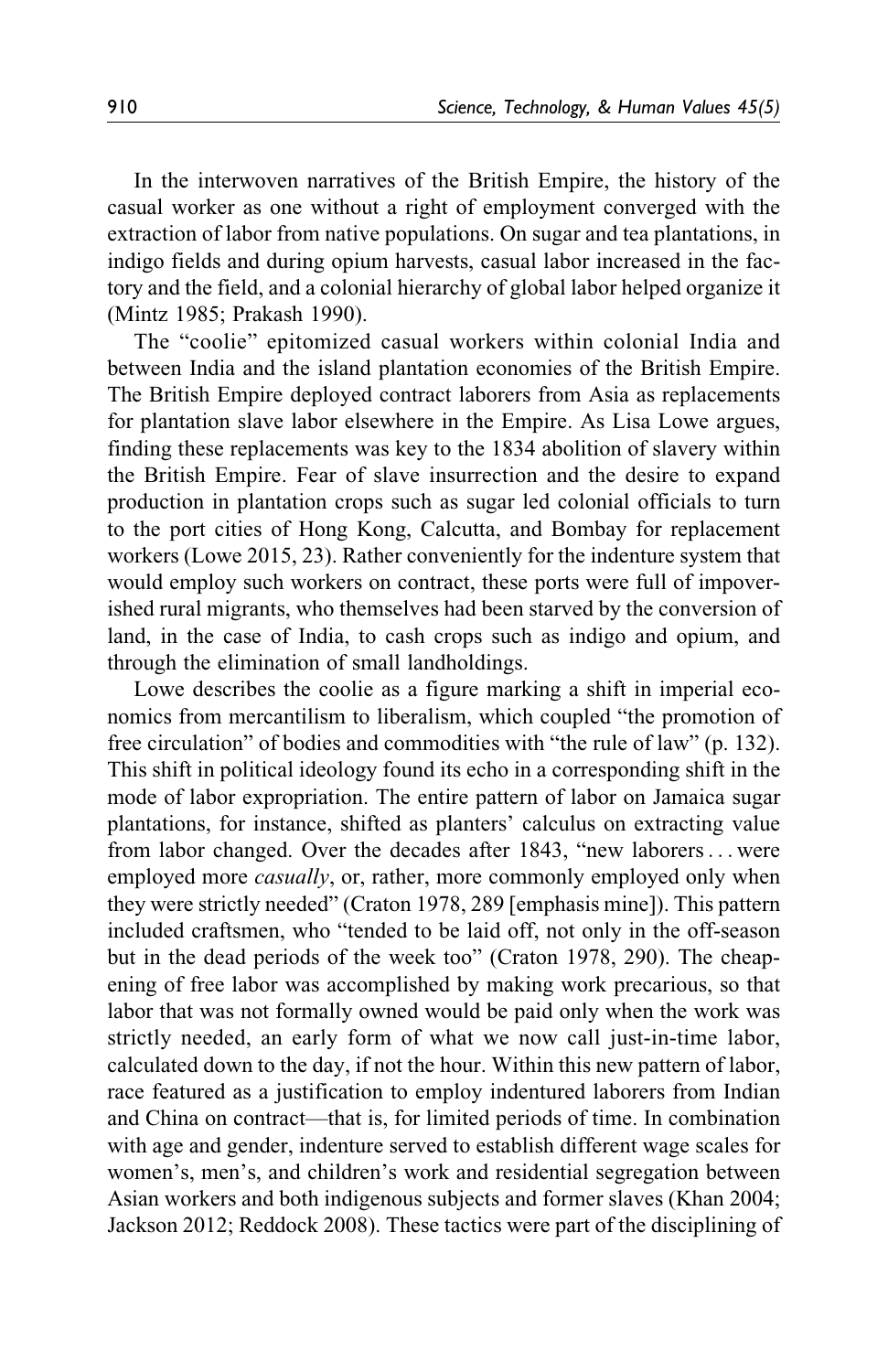labor across the British Empire, from Jamaica to Assam (Chatterjee 1995; Daniel 2008; Tinker 1974).<sup>8</sup>

The United States also used "coolie" labor, especially from China, to build the transcontinental railroad. The depiction of such labor as free reversed course in the United States in the Chinese Exclusion Act of 1882, which argued contract workers were unfree because the contracts specified low wages and kept workers employed at these wages for seven or more years (Lowe 2015, 27). These legal developments continued to render such workers aliens, vulnerable to segregation, nativist violence, and the mobility "demands of capital" (Day 2016, 34).

A carcanet studded with cultural fantasies encircled these workers, including that they were clannish and hardworking, docile and inscrutable, family-minded and hierarchical. The official policy of indentured labor within the British Empire ended in 1917. After World War II, a new kind of casual worker was created out of the reconstruction programs for major German cities: the German guest worker program.

The guest worker program, formulated in the 1950s as part of Germany's Wirtschaftswunder, was also carefully designed to limit the immigration of workers to low-skilled laborers who would be highly mobile, flexible, and above all, temporary (Herbert and Hunn 2000, 189). <sup>9</sup> The guest worker program should be seen as a major innovation in the global circulation of casual migrant labor that would later apply to highly skilled workers, like software engineers, through the H-1B visa program in the United States and the green card in Germany.

# A Watershed in Casualizing Coding Work: The German Green Card

The United States H-1B visa program began in 1990. It was used to recruit professionals, especially in engineering, research and computer science, to work in US-based corporate offices for limited periods of time. Similar skills-based visa programs were instituted over the next decades in Canada and Australia, among other countries. In 2000, Germany debuted its own version of a temporary visa for IT labor called the German green card. This measure drew on both the H-1B visa program and the German guest worker program of the 1950s to 1970s.

Debates over the German green card offer a window onto how racial typologies developed as immigration polices intersected with the growing dominance of software economies across the globe. In a widely publicized report, the ruling Social Democratic Party of Germany (SPD) and Green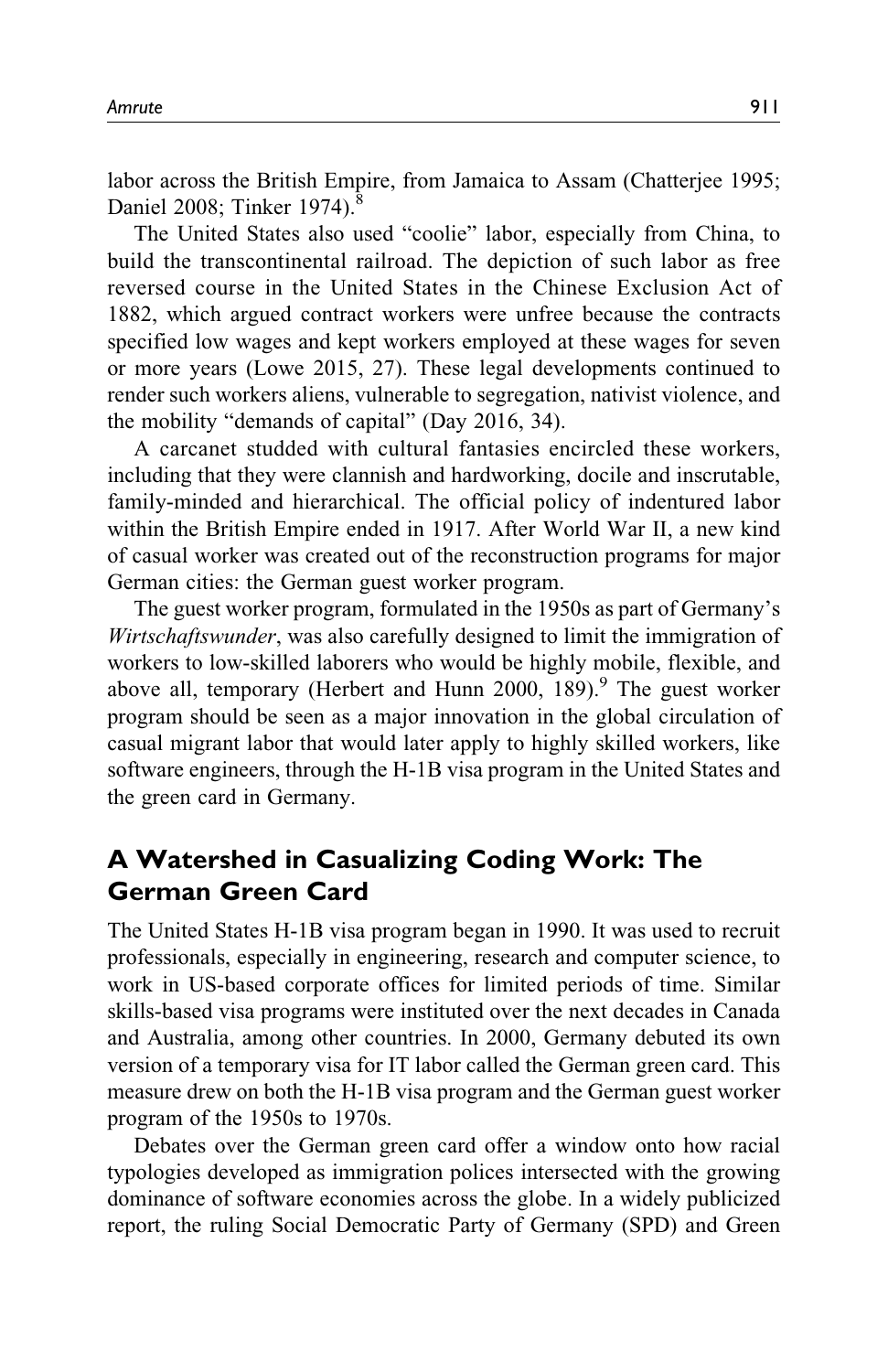party government sought to overhaul German immigration policy. The government proposed a temporary visa program for high tech labor, arguing that in an era when "the qualifications and knowledge of people are decisive [economic] growth factors," Germany would grow in the future through "the international exchange of information [and] together with people from diverse backgrounds" (Süssmuth 2001, 1). In subsequent battles over the measure, Indian IT workers emerged as good migrants—those with tolerable diverse background—against supposedly problematic Turkish guest workers and their Turkish-German children.

These terms echo ambitions of late-liberal empire, where economic dominance interweaves with carefully managed multiculturalism—another evolution on the idea, first circulated in the age of indenture, of the free circulation of commodities and people within the boundaries of a given rule of law (Povinelli 2002). Scholarship on Turkish guest workers, who came to Germany after World War II through state to state agreements to reconstruct the country's ruined cities, demonstrates that economically, politically, and linguistically, these immigrants and their children were excluded from German national belonging.<sup>10</sup> As elsewhere in Europe, the overt signs of their Muslim identity, such as headscarves, construed Turkish Muslim culture as patriarchal and unchanging (Partridge 2012; Yildiz 2011). German democratic norms derived their force in part through opposing these putative Muslim cultural identities (Ewing 2008). As evidence of the German state's failure to integrate the children of guest workers, politicians, scholars, and activists named some Turkish German social groups parallel societies: separate social, economic, and cultural minority circles that do not interact with majority populations (Belwe 2006; Coury 2013; Kortewg and Triadafilopoulos 2015). The term parallel society was most often used to describe Muslim populations in Germany, who especially after the rise of Al-Qaeda and the Islamic State of Iraq and al-Sham (ISIS), became newly subject to public fears of terror cells and cultural separation that threaten the secular identity of Europe.

The Indian IT worker was described as a good migrant against the specter of this parallel society. A good migrant, in the twenty-first century, is educated. She is also not a Muslim. She is docile, especially when it comes to a willingness to be moved to where the work is needed and the visa laws permissive. The Indian IT worker appeared tolerable to the degree to which she seemed non-Muslim, technically capable, and casual. As one Indo-German commentator wrote of the green card program, "many [Germans] were suddenly convinced that Indians had a genetic predisposition for abstraction, a feel for numbers, and a very high readiness to learn"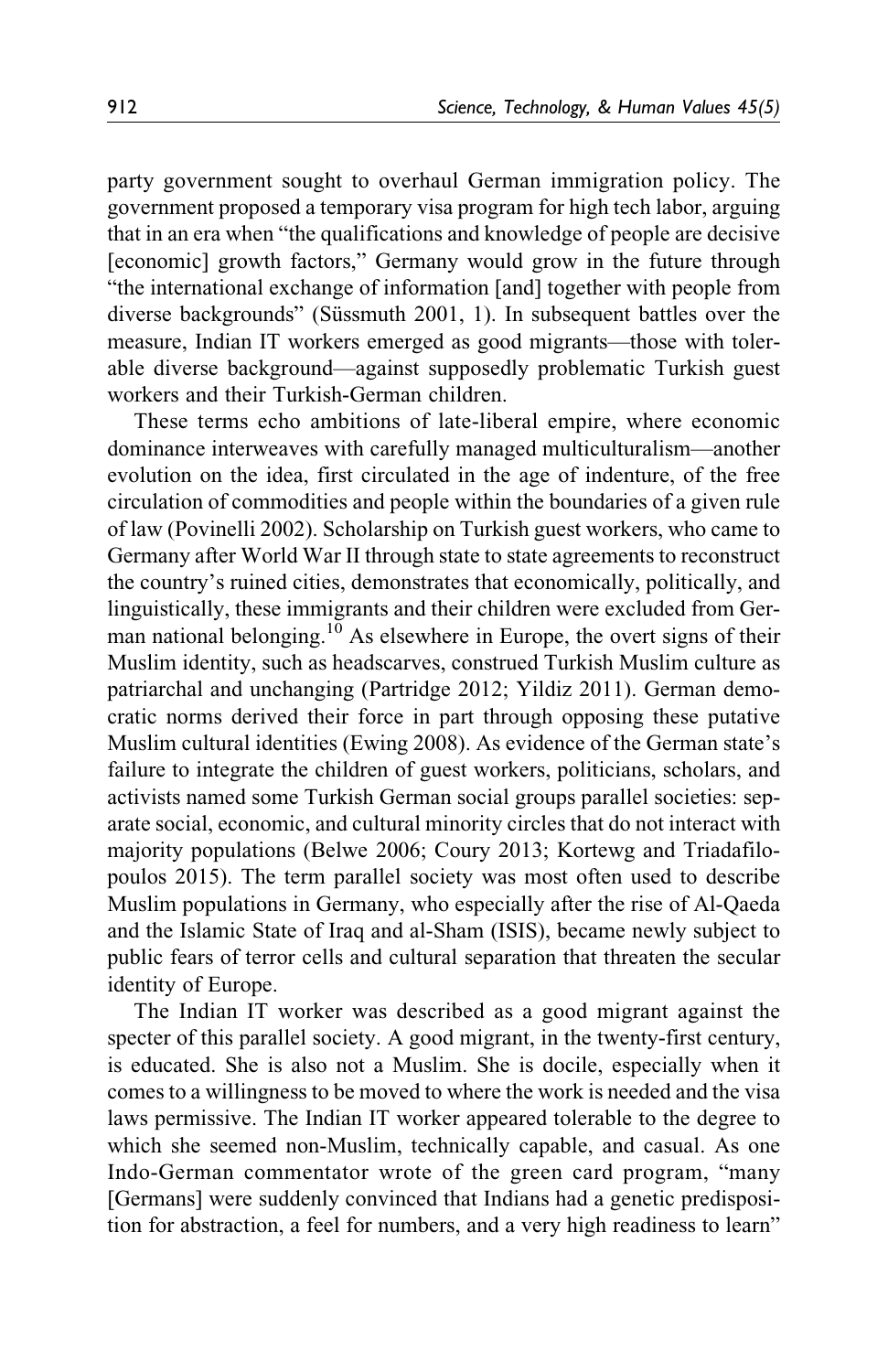(Yogeshwar 2010, 4). At one level such debates—also prevalent in the United States as a contrast between good migrants and bad (read Mexican, Muslim)—play out within the terms of nationality and citizenship. At another, they operate within a global division of labor in which nonwhite, white-collar migrants are made acceptable within a workforce because they are racialized in opposition to "problematic" others. These maneuvers configure racialization as a necessary component worker migration in tech economies.

In order to function in the background, race-as-algorithm also needs to set limits on the location and degree of its operation. In setting these limits, we might identify a specific aspect of tech economies that surpasses some aspects of racialized labor in global factories more generally. In studies of racialized labor in global factories, workers' nimble fingers and propensity to work make them seemingly more suited for electronics manufacture or for assembly line work (Ong 2010; Salzinger 2003). Similar logics are at play in software worlds, where Asian coders are said to be more suited to grunt work because they are more mathematically minded, enjoy rote jobs, and come from overpopulated regions where fierce competition makes them naturally hard workers. These are all explanations I heard for the kinds of jobs and the type of work coders from India and China are given when I was interviewing managers in Berlin.

On the other hand, in corporate tech offices, diversity initiatives recognize race as value-added to a firm, since a diverse workforce is widely considered necessary to creative productivity, a point often elaborated by tech managers during fieldwork in Seattle. In tech firms, it is widely believed that diverse workforces embody the knowledge about different populations and places that can lead to innovation and new markets. The result is a divided discourse that at once allows race as a technology to proliferate but also sets acceptable limits to the kind of racial logics that can circulate, at least within the boundaries of the firm. That is, while race as marking productive diversity is encouraged and race as a marker of casualized labor accepted, overt racism is deemed both unacceptable and a problem that exists only outside the workplace.

# Race as Marking Productive Diversity: Monetizing **Culture**

Overt race-talk lands out of bounds in most firms. In the office, questions German and American managers asked programmers from India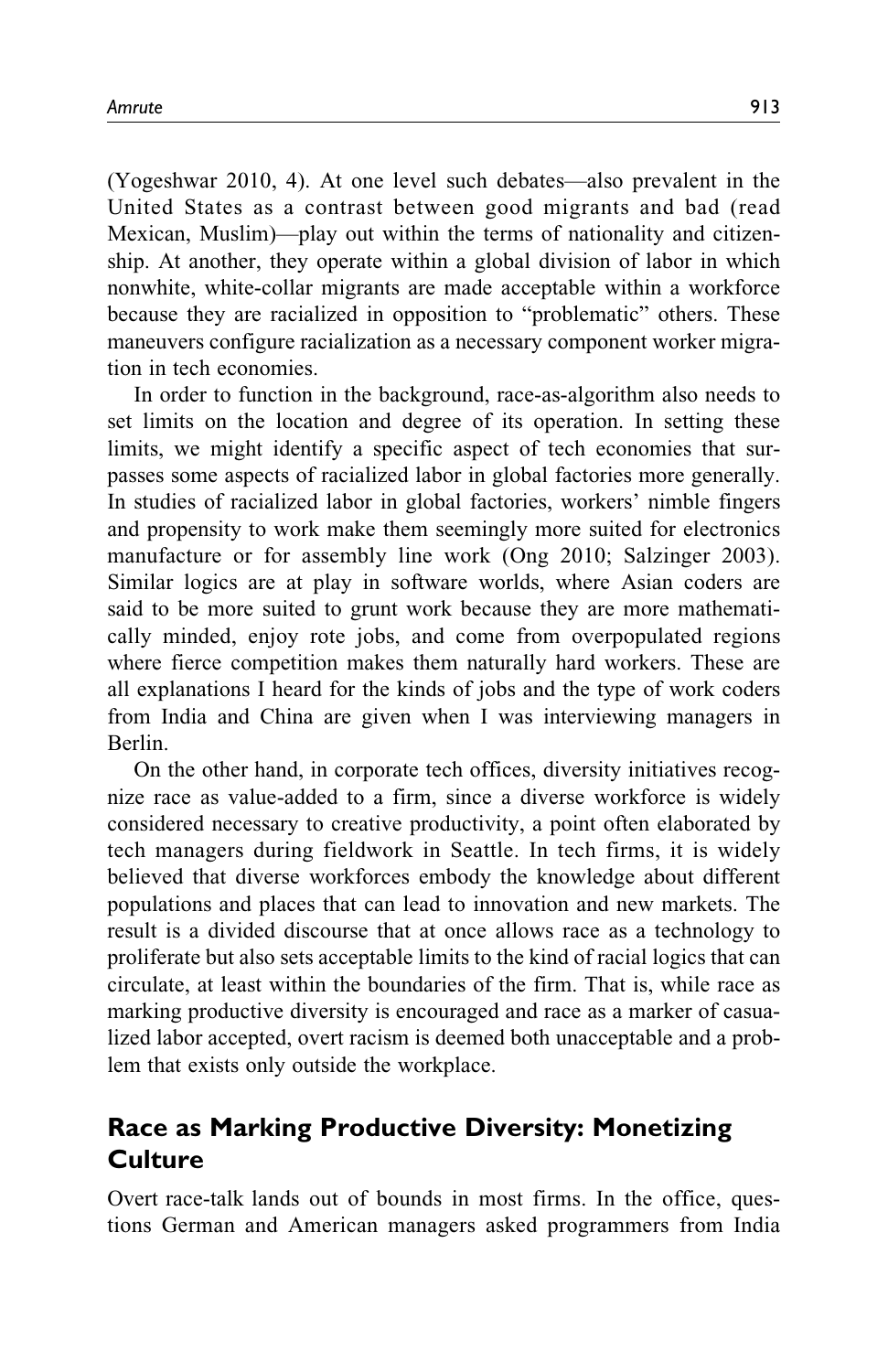addressed ethical stances, sartorial habits, and religious practices rather than the explicit bodily markers of race, like skin color, or an underlying theory of racial difference, like genetic predilection. In a series of encounters, migrant tech workers I met in Germany were asked, for instance, why Indians use marigolds at weddings, why Indians always brought food from home to the office, and why they did not seem to care very much about the effects of a recent tsunami on their fellow-Indians. The questioners never considered their curiosity racist. Instead, managers, co-workers, and neighbors told me that such questions are a part of their "world-open" attitudes toward Indians and an example of their curiosity about others.

Interviewing, observing, and hanging out with green card holders from India and their European and American managers in Berlin tech offices in the mid-2000s revealed a pattern in the way difference was managed within and outside global corporate offices: Indian migrants were governed by broad notions of liberal German acceptance of unthreatening foreign identities and by a logic of culture as resource, where cultural difference could be treated as potential to be monetized. In my interviews with project managers in Germany, Indians were valued in part because they appeared to distill future earnings potential for the firm by virtue of simply being Indian (Amrute 2016).

One manager glossed this as the etwas anders [something different] that Indian programmers brought with them. Unspooling just what this "something" could be, the manager suggested that they would have insight about Indian markets and generate new products. He believed that he could ask them questions to develop a greater understanding of Indian consumers. Another manager felt that once some programmers were trained in Germany, they could go back to India and oversee a workforce there. He questioned them about India to hone their future potential to act as intermediaries between Europe and India, as managers of Indian workers. Ideologies of market development and worker control center race—here defined as the enactment of degrees of subordination—as a means of discerning the potential embodied by a diverse workforce (Wynter 2003). A programmer I met during fieldwork in Berlin demonstrated the effect of this mobilization of race on workers, as she learned to toggle between her on-paper job and her secondary job of providing these moments of potential development.

Rajeshwari showed me how her working practice of putting on headphones to listen for dings of broken code had to be modified when she got to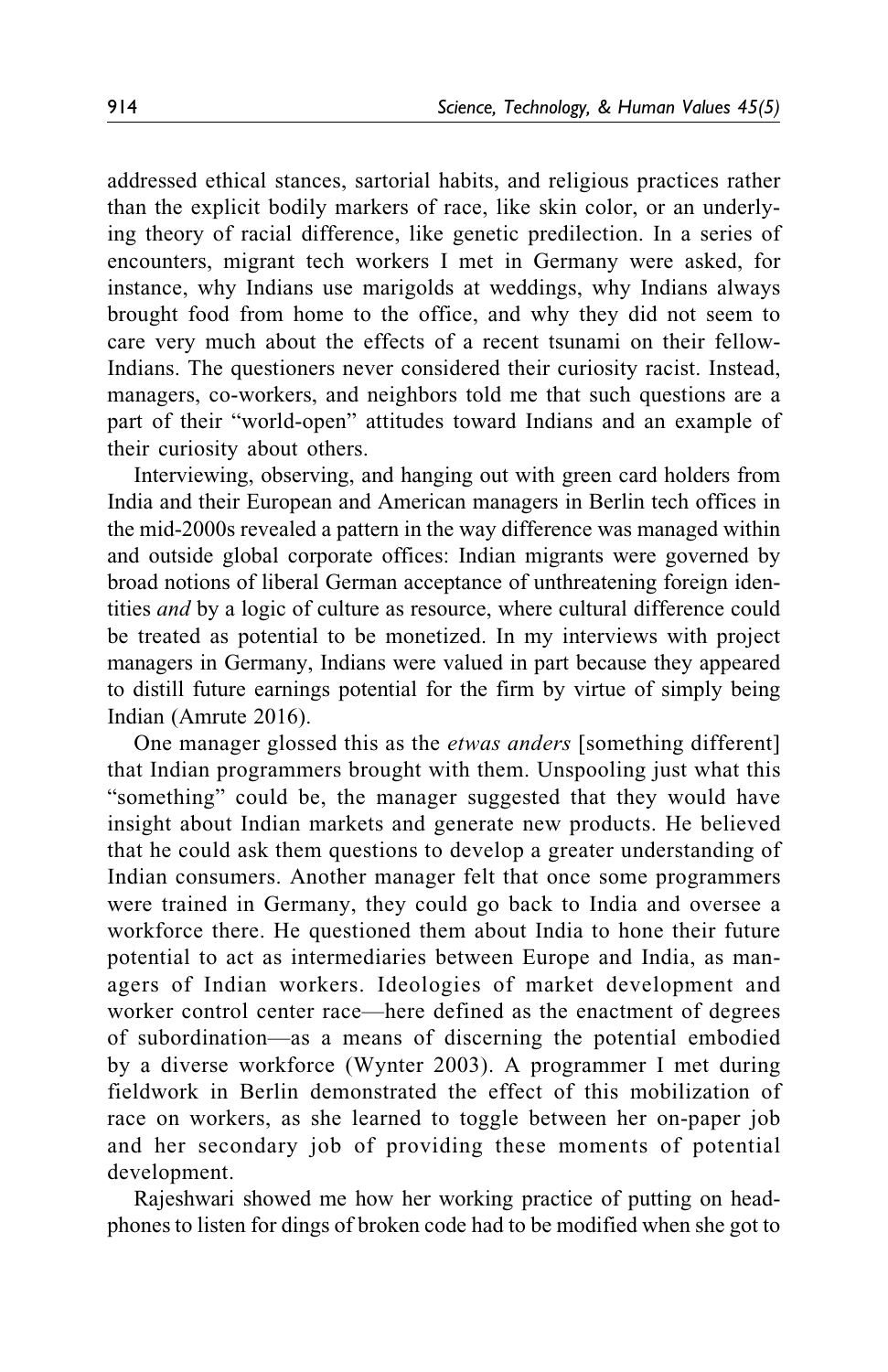Berlin. As a debugger, Rajeshwari spent her day reviewing lines of code using a program that displayed lines of code in different colors to make spotting mistakes easier. When she ran code on her compiler, the code would "ding" when it hit an error. Rajeshwari had now gotten into the habit of wearing her headphones over one ear only, keeping the other ear uncovered. She did this so that she could hear the questions her Anglo-European colleagues from Germany, Australia, and elsewhere directed toward her. She had been asked, for instance, why Indians worship monkeys, why the color red is auspicious, and what the name Lalita means. Rajeshwari felt she needed to have the answers, as much as she needed to know how to solve debugging problems. This pressure came from the explicit emphasis in corporate tech environments on developing new directions for the firm, a kind of speculative labor that is widespread in technology-backed firms across the globe (Amrute 2017; Irani 2019; Cooper 2008; Sundar Rajan 2006; Upadhya 2016).

These speculative uses of race in the office meant that temporary coders from India both did the grunt work on coding projects and provided the cultural resources for the further accumulation of personal and corporate value.

# Expunging the Racist: Latent Variables

I use the idea of the latent variable in this section to illustrate another aspect of race operating algorithmically. In addition to race as a technology that creates particular populations as replaceable casual workers and race as a technology that produces diverse content that can be monetized for firms (by asking casualized workers to produce this content in everyday interactions), race operating algorithmically banishes overt racist content from firms even while leaving that content unaddressed as a feature of everyday life for tech workers.

One example of how race-as-algorithm both expunges racism from tech firms and leaves racist content untouched as a latent variable outside the industry comes from an employee message board for a Seattle firm. At many companies, employees can access message boards where they can begin and contribute to employee-led conversations. Employees can choose to post anonymously. These message boards function as a space to have conversations about payscales, workplace dynamics, and skill building. Most of these services can be used only by employees of the companies, but all permanent employees, from the CEO to a newly hired coder, can access these sites. On a weekday in the summer 2017, a coder showed me a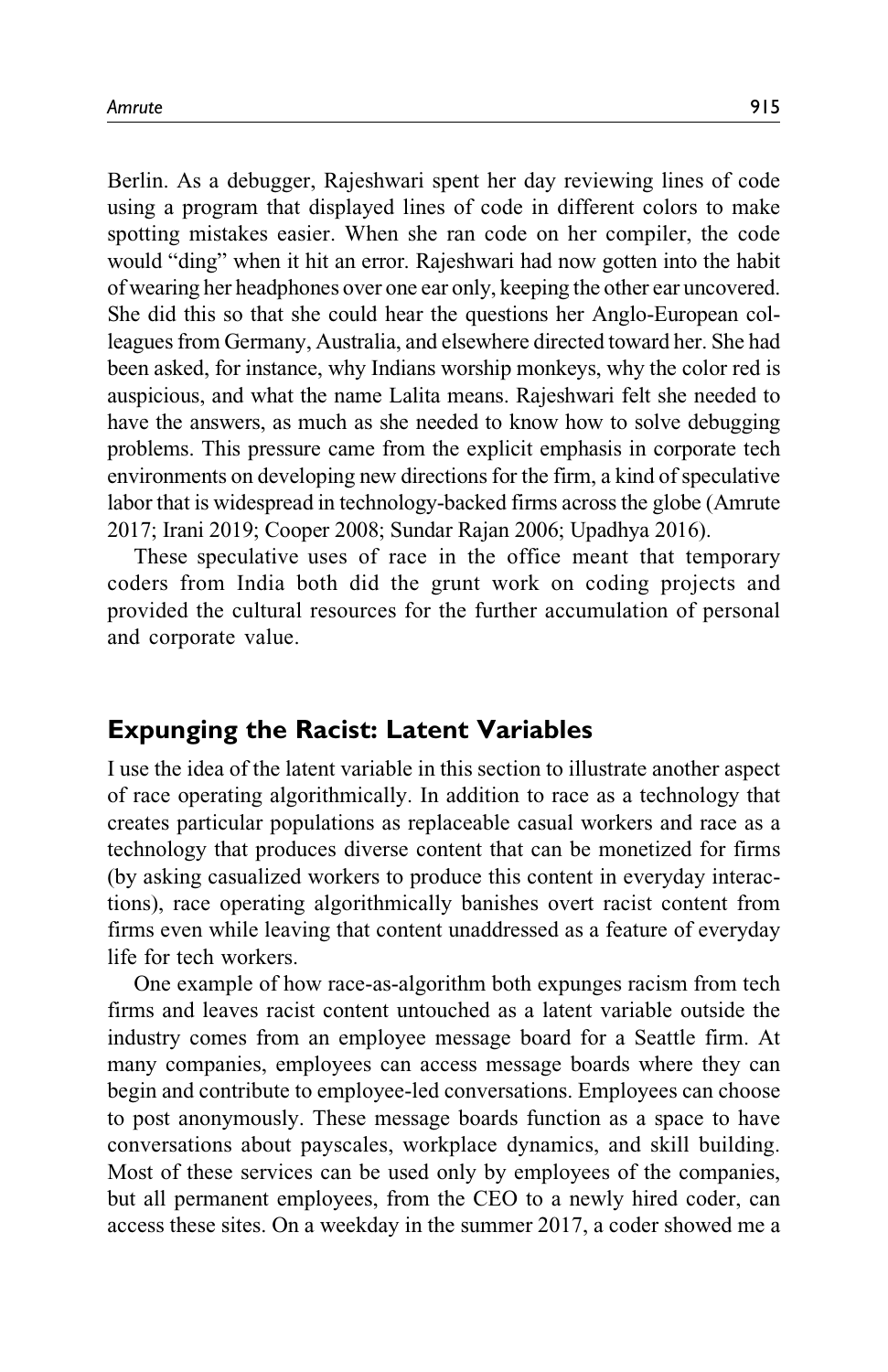post on the site for a company with a branch office in Seattle. Someone with the handle TwoIfBySea posted a question about Indian co-workers.

Topic: Why South Indian's Don't Groom Themselves Well? Can someone please help me understand why most of the South

> How much does it take to put on a nice cologne or deodorant????? Why is there a lack of basic mannerism and etiquette????? Why?????

Indians don't care about their grooming, attire, and body odor?????

Please spare me the grief, I'm not a stereotype or a racist or a bigot ... we have a great person doing that job already at Oval Office!!!!!

BTW I've couple of very close friends who are South Indians... amazing guys and they always take great care of these things—so I think it can't be as hard for others...

This post was banned thirty minutes after it went up, and the alias was banished from this section and the writer designated a "shitposter," who only posts useless things. In the half hour that the post was up, it was seen seventy-three times, received no likes and four comments, two of which suggested the poster did indeed fit the stereotype of a racist and flagged the post for discrimination. Another response suggested that some people are not aware of their own body odor.

The speedy prohibition against this post suggested that many in tech companies draw the line at explicit denigration of a group's bodily habits. These fine-grained limitations on the uses of race construct openness to difference as the dominant trope of discourse in tech firms. Questions about dress and food exhibit the questioner's tolerance and policing posts on the message board establish overt racism as the harm to be repaired, without addressing the underlying labor devaluation that creates typologies of workers in the first place. Such discourse both establishes the moral authority of tech firms and some of their employees and hides the constructed inequalities among kinds of workers who work within these companies (Melamed 2006).

A further example makes even more explicit how demonstrating tolerance of racial differences forecloses questions of how labor is divided in IT industries. On learning that I studied race in tech economies, I was told a story by an architect visiting his wife at a Seattle start-up. On entering the office, the man was greeted by a woman in hijab, whom he believed "must be Pakistani." Seeing him, the woman told the man, "you have to meet

...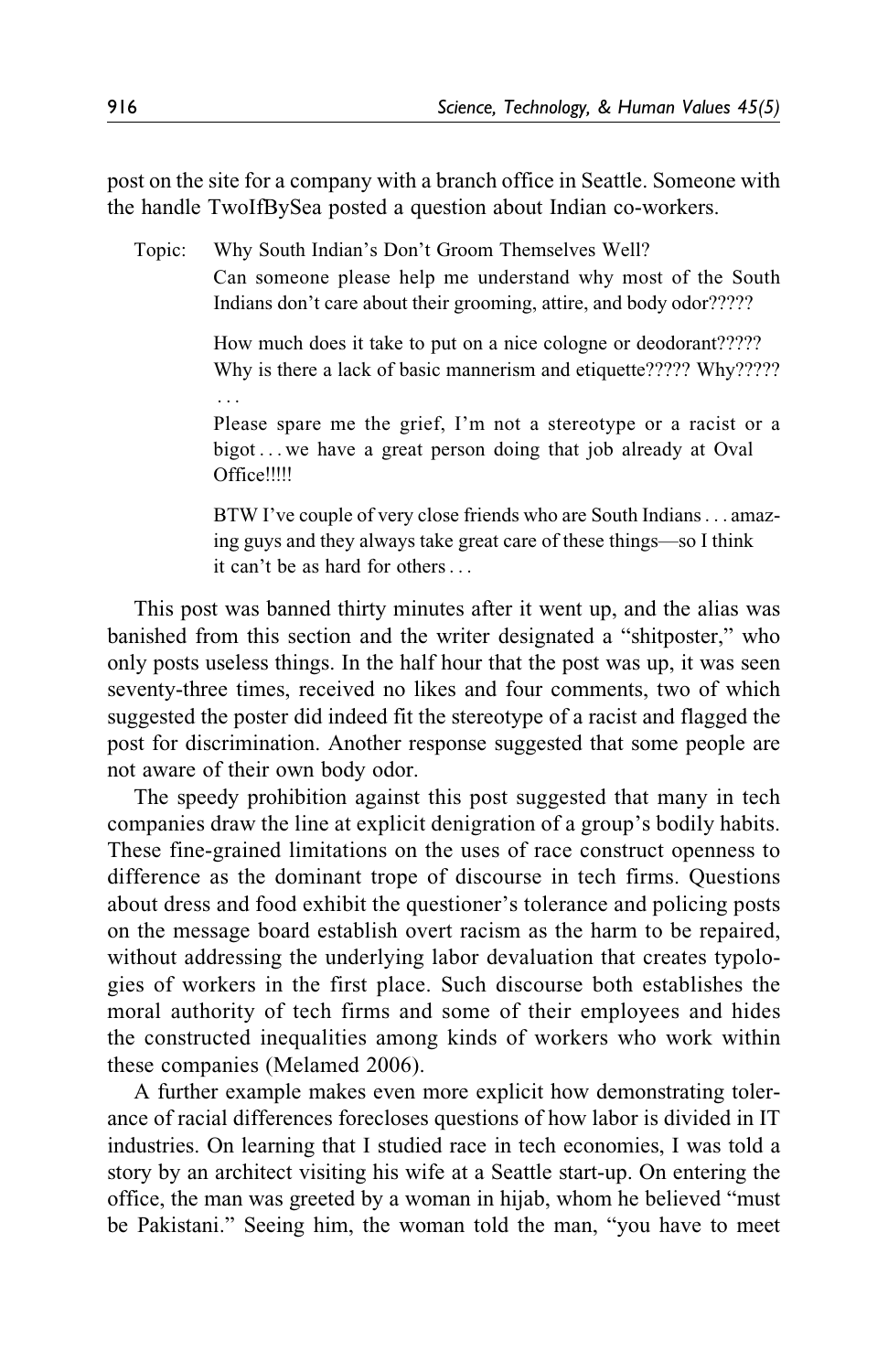Mike, he looks exactly like you." So, the man followed the woman to the engineering deck. The man saw a room full of Indians and Chinese. Finally, he spotted Mike, a chubby redhead who did not resemble the man at all. For the storyteller, this incident portrayed, in his words, "a kind of cool racism directed towards me"—"kinda cool" because it was a person of color being "racist" toward a white guy, thinking all white guys looked alike. The architect carefully marks his own knowledge of the world—a woman in hijab must be Pakistani, presumably because in his mind Indians were Hindu, and Bangladeshis (well, who knows)? He also carefully notes the weirdness of the scene—the whole deck was full of Indians and Chinese. His being subject to a cool kind of racism, and his lack of offense at it, can then take center stage as proof of his multicultural credibility. On hearing this story, another American Anglo who works in the same company suggests that one simply cannot be racist and move up into management, because all the managers at a certain level are from India. Sharing these stories performs the diversity of tech offices even as the stories themselves provide cover for other kinds of discrimination—such as against black tech workers, Muslim janitors, short-term coders from India, and women engineers—that require such workers fit the behavioral norms of mostly white and largely male heteronormative tech culture (Forsythe 2002).

The appellation "shitposter" for the kinds of questions that began this section demonstrates how race-as-algorithm sets limits to appropriate uses of race in corporate workspaces. In tech workspaces, management can confidently assert there are limits to racism. There, race is important as a generator of speculative value. By masking corporate complicity in using the historically produced correlation between India and cheap, replaceable, and transnational labor—by treating this correlation as a latent factor unintentionally produced by hiring and sorting processes—diversity also produces plausible deniability for firms in perpetuating racist imaginaries about these workers. Chief officers can reaffirm a company's commitment to diversity in the face of assertions by their own employees that diversity is harmful to companies. In a recent case, the vice president (VP) of diversity, integrity, and governance at Google responded to a posting to an employee message board criticizing what the poster felt was a "leftist" and "authoritarian" ideology promoting misguided diversity programs, especially for women. Danielle Brown, the VP, responded in part by reaffirming Google's "unequivocal ... belief that diversity and inclusion are critical to success." She also quoted another employee who suggested that inclusivity was core to Google, and the right thing to do. "Nuff said" (Emerson and Matsakis 2017). Such denunciations dismiss too quickly the hard work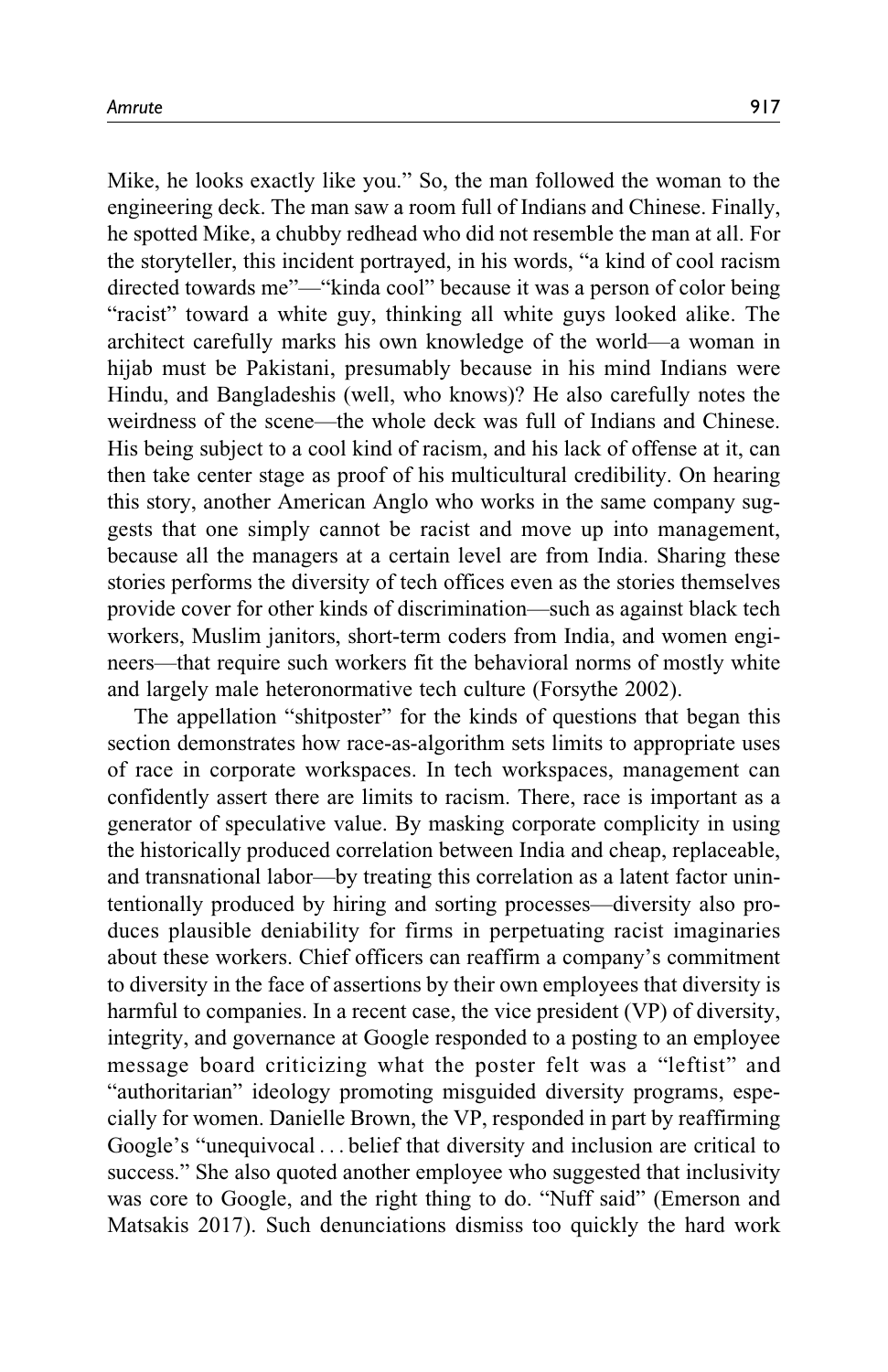required to undo discrimination and do little to confront racism as a systemic problem.

Celebrations of corporate diversity make race visible yet underplay how corporate racial diversity emerges from the "historical constitution of racial difference" (Rosa and Bonilla 2017). When Vinay quips that his company would simply place a sign next to the elevator explaining how not to graffiti, he captures exactly this critique—the underlying constitution of casual labor as a racialized labor force is submerged beneath corporate diversity bromides packaged as optimistic declaratives. Packaging race as a valueadding and cost-saving device leaks into overt discourses blaming Indian workers for US-based job losses. In spaces adjacent to such corporate offices, race-as-algorithm yields virulent racist discourse.

# Programmers' Nativism: the Long Tail Whiplash

On a website<sup>11</sup> that collects comments from articles on H-1B visa reform from around the web, the topics turn the previous discourse on valuing Asian labor on its head. Examining these stories demonstrates how histories of racialized labor mobilized in tech industries can move beyond the idiom of tolerance to that of resentment. One representative comment on this website inclines toward this abject logic:

if only they could PEEK inside the gargantuan offices of Freddie Mac, Fannie Mae, Capital One, DOJ, USCIS, SED, Bureau of Labor Statistics (BLS), Amtrak, EPA, DHS, NIMH, CMS and countless health agencies... the very federal govt. they are protesting is REEKING with Indians on visas... filled to the brim.

And another post implicates companies that hire them:

In the late nineties, very few Indians. In 2010, nearly all the offices have some Indian or Middle Eastern names on the office nameplates. They are everywhere. American citizens become temps. ... Anyone who supports H-1B and L1 visas abuse are anti-Americans on the American land. ... American corporations with their armies of fork tongue lawyers are anti-Americans. THIS IS WHAT 8 YEARS OF OBAMA DID TO THIS MARVELOUS COUN-TRY. And, it will take Trump and others more than twice as long to undo ...sobering thought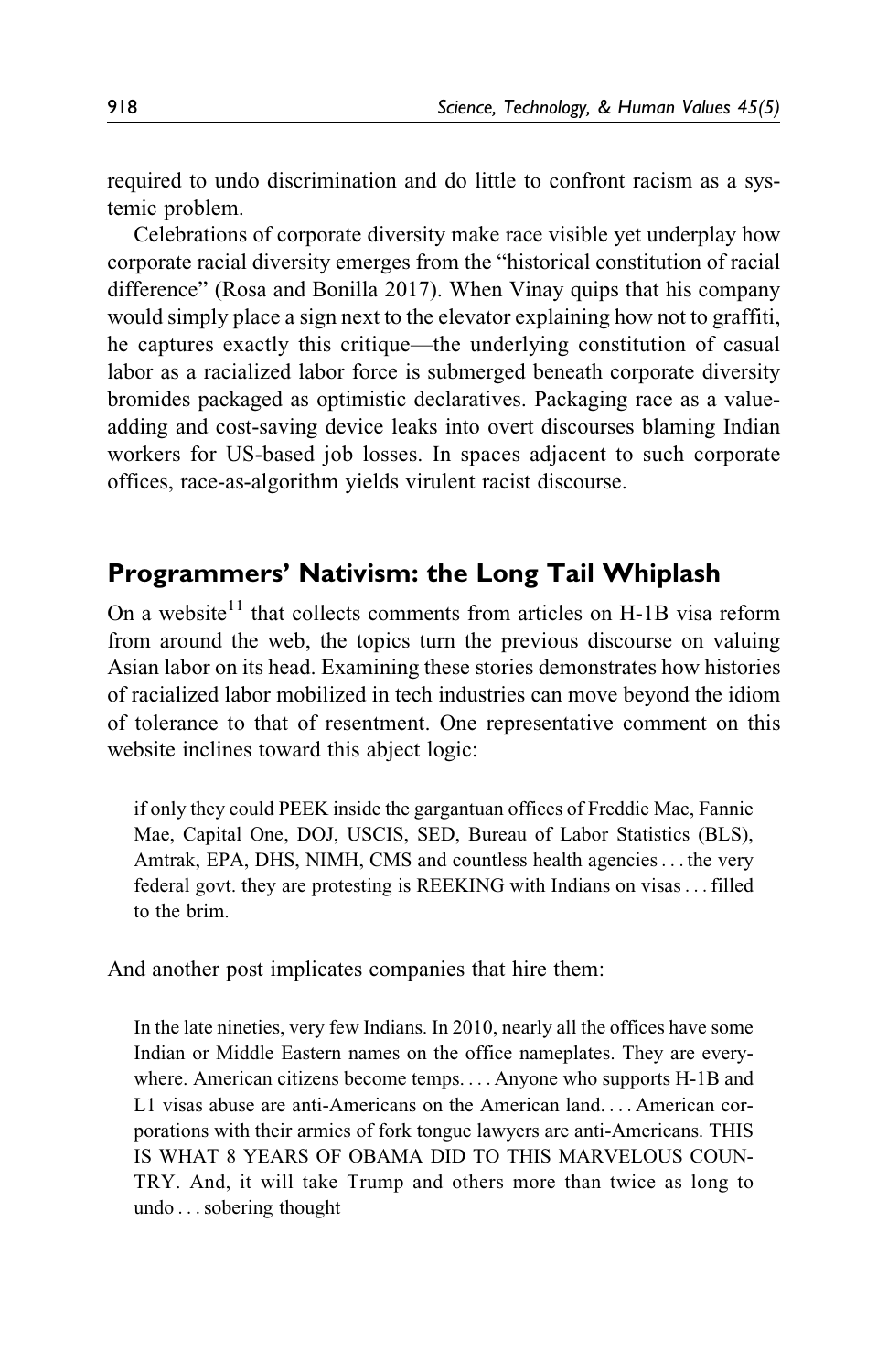These posts gather steam in political movements dedicated to fighting the H-1B visa program. One such effort describes its reasoning as follows:

Nonimmigrant Guest Workers are Hunting American jobs using legally obtained visas like the H-1B and when they find them, this creates a Displaced American in this finite job market that has been created via Free Trade Agreements which send jobs to other countries. This one two punch is destroying the middle class in American [sic] by (a) sending jobs to other countries and (b) importing nonimmigrant guest workers to take the remaining jobs leaving the Displaced American worker with no way to provide for their families.

An e-mail conversation I held with the organizers of this group over two days addressed the purpose of the group and the group's relationship to labor and migration. The organizer works as a programmer in a mediumsized telecoms firm in California. He describes how he joined the group when he was in his thirties because it was a good way to be in contact with other programmers. At the time, programming cultures in the United States were largely white and largely male (Forsythe 2002). The group began as a way for other programmers to "share tips and job leads." But, according to the organizer, "in 2001, during massive tech layoffs, Congress increased H-1B from 65,000 to 2,225,000 per year." At that time, the members of the group "were harmed and demanded action on that issue." The penultimate question was, "do you ever worry that your positions might lead to violence against immigrants (as what happened to the Garmin worker in Kansas) or be taken up by figures of the extreme right (for instance by groups marking [sic] in Virginia this past weekend)? The organizer answered,

the answer is no. If anything, it would be the H-1b program itself that has led to any violence—for example, as Americans are being walked out of their jobs so that H-1B can sit in their desks. I'm more concerned with the wellbeing of Americans. I am aware of many extreme hardships caused by H-1B and at least one suicide.

When asked for clarification on the issue, because it seemed like the organizer was saying American lives were more worth saving than immigrant lives, he separated the work he did from right-wing violence, writing, we "are clear in our effort to change the law, expose the largest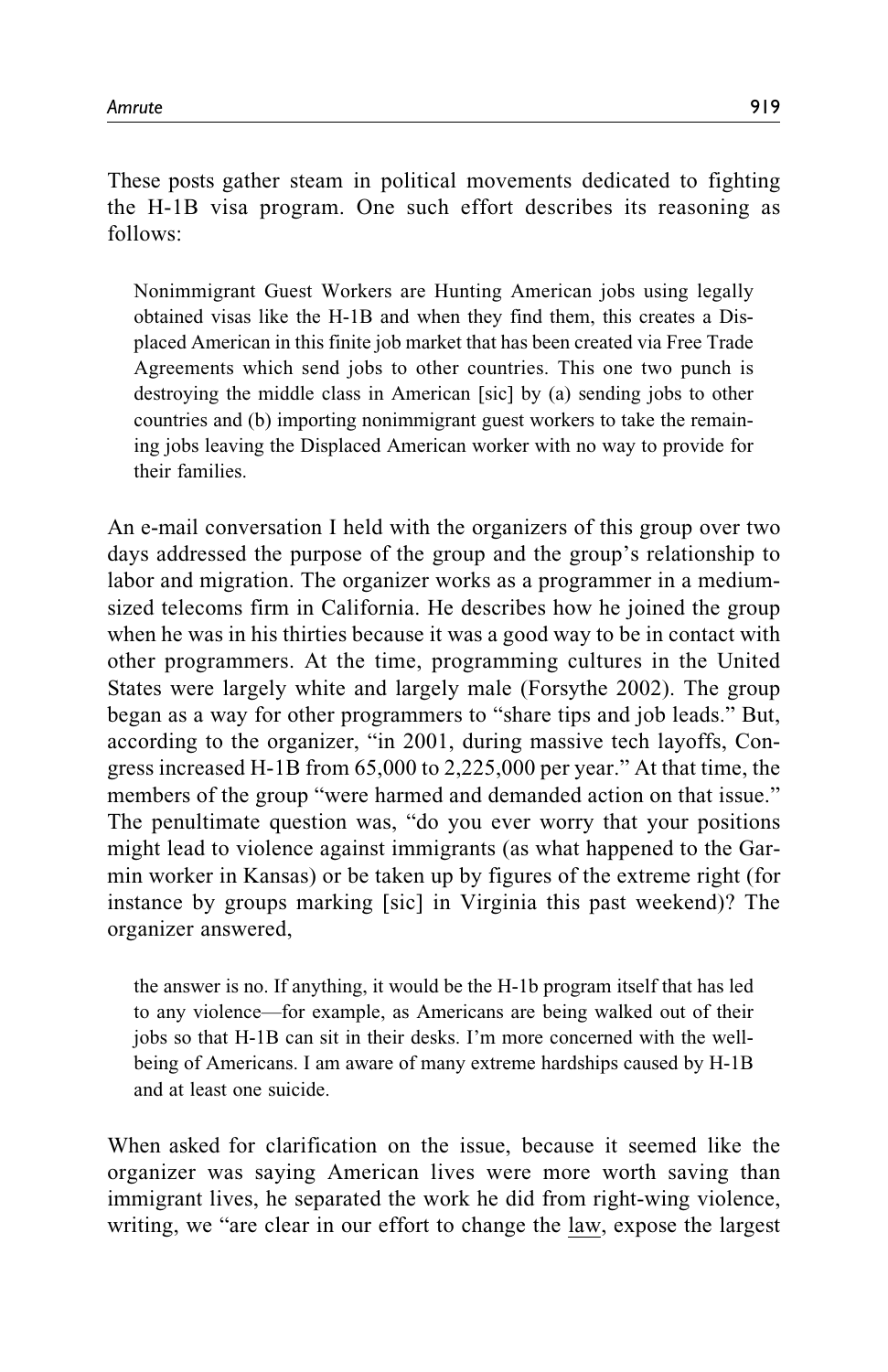H-1B users (Indian consulting firms), and bring lawsuits as we find violations of the law, regulation, or the rights of US workers. We have never advocated any violence or even disrespect against H-1B workers themselves." The organizer added, "if CNN published an article about the extent of Americans that are displaced and loose [sic] their homes due to H-1B, and violence resulted, would you blame CNN for inciting violence?"

This organization separates law from person. But, in less precise formulations, these workers are vilified as foreign job stealers, dirty, and backward. A video filmed by a person who described himself as a programmer in Ohio targeted Indians taking American jobs. The video presents Indian tech workers—referring to the IT layoffs in the area and the Indian workers who replaced them—as takeover multitudes ruining American small towns and putting "American" programmers out of work. It circulated in several newspapers and on WhatsApp soon after an Indian citizen who worked for Garmin was shot in Kansas in 2017. The videographer followed around people as they play in the park, the voice-over commenting on how the park had been taken over by Indians. In the twenty-three-page document that accompanied the video, the author captioned stills of these park visitors, and their cars, all shot from behind. The first caption read, in bold, capital letters,

Ohio Rich Ass Suburban Park is Occupied by Rich Ass Indians With Various Green \$\$\$ (H-1B L-1 H-4) Visas. A \$60,000 Porsche SUV and a Big Ass \$\$\$ BMW were sited at the Indian Park Cricket Match. It is Called Occupy and Displacement. What Happened to the People Who Used to Live There? They Lost their Jobs to People From Foreign Countries. How and Why? The Political And Economic Elites of the Ohio Business Establishment Made IT Happen For Their Own \$\$\$ Interests. They are Nodding in Happiness at the Local Country Clubs.

The author narrates his trip through the park.

[I] was on the ground, IPhone camera in hand; recording images and videos that tells [sic] a story that a photo can tell in which [sic] thousands of words could not explain. I was stunned over the numbers of Indians that overwhelmed this park. The adjacent Little League Park was empty. What was once a park for the community has been taken over by the guest workers now turned VISA holders in possession of many \$\$\$, I know of the IT layoffs in the area over the years and have observed the Indian [sic?] moving into the neighborhood slowly over the years, but this year was different.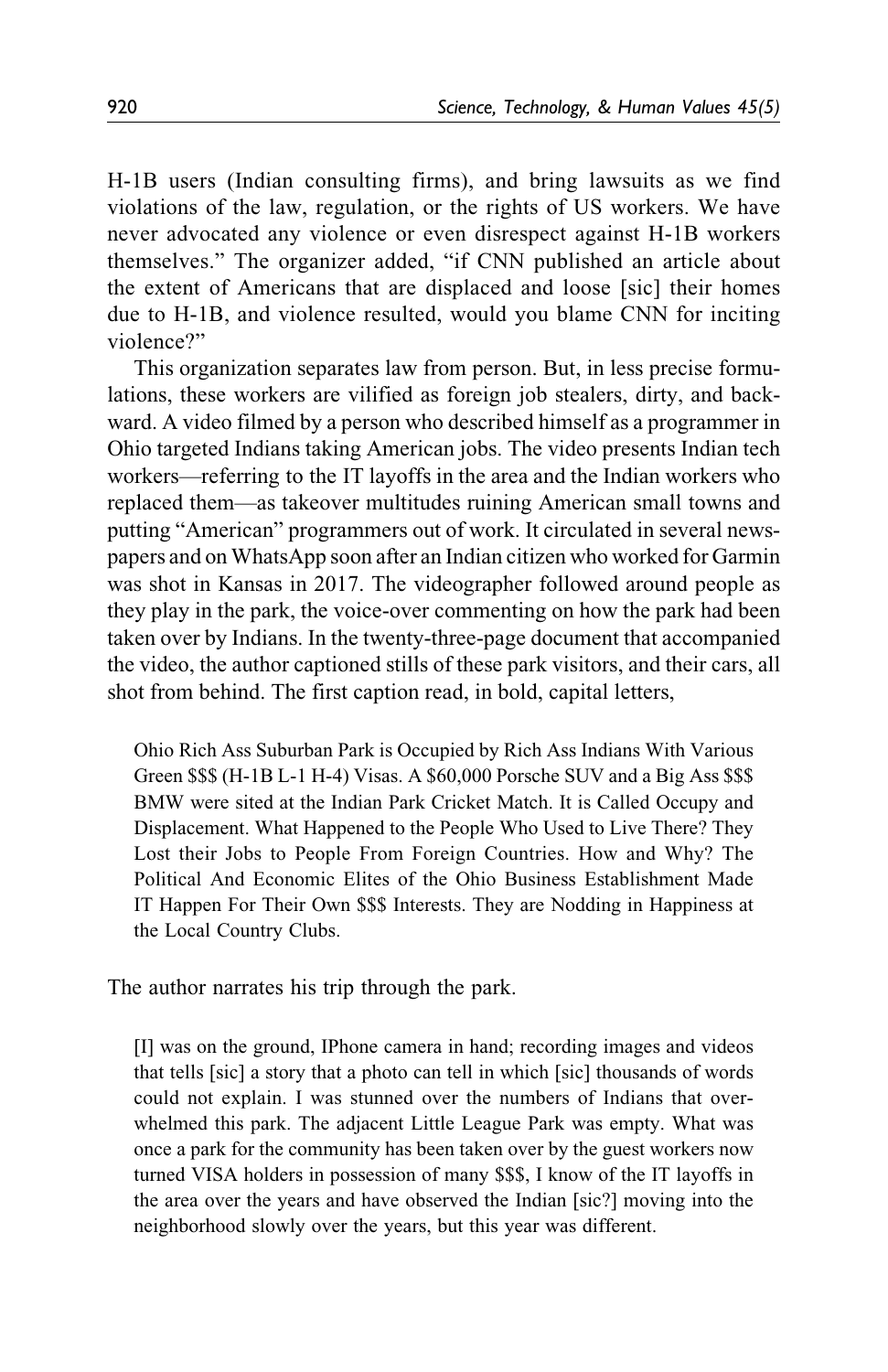Captions in the document use terms like hell hole, bringing the neighborhood down to a lower caste, refer to the H4 Mommies who will take your jobs, complain that cricket has replaced baseball, talk of the "on slaught" [sic] and the transfer of wealth, refer to the traditional Indian garment "sara" [sic] and the starving Indians back home, and talk about the lovely matrons gathering to chit chat about all the money they make and how to spend it. The rhetoric is hateful and sexist. Newspapers that featured the video suggested that such material fueled hate crimes like the Kansas shooting.

In algorithmic searches, results are ordered in a rank of what is considered the most to the least likely result to meet the question asked. The algorithm behind a search determines what goes into this ranking, while ranking can be influenced by the number of other links to a result; the result's popularity; and money paid by advertisers to have their results appear higher up in the rankings. Crucially, there is a "long tail" of results that trail behind the most likely ones. These long tail results persist because they might contain the result wanted by a particular searcher. Algorithms must "learn to rank" according to widely shared preferences to meet these needs (Finn 2017).

I use the idea of the long tail of racist thought in this section to illustrate how binding together casual labor and casual racism within firms while simply banning through imperative statements overt forms of racism leaves a proliferating and ever-changing set of associations—the long tail between the race of H-1B workers and white displacement. These screeds displace onto the Indian coder the abstraction of capitalism itself (Day 2016, 171). They seem to embody a runaway capitalism in which they play the part of "toiling automatons" who grow rich by displacing white middleclass lives from white middle-class neighborhoods (Comaroff and Comaroff 2002, 793). The Indian H-1B worker, like a capitalist zombie, distills the threat of replacement.<sup>12</sup> The mentions of reproduction (H4 Mommies), money (all the dollar signs), and an onslaught of foreigners dehumanizes these workers, turning them from individuals with rights and free will into undifferentiated masses that might justifiably be eliminated. By evoking the single family home and the park as white middle-class suburban spaces, the video elevates the rights of real, human white workers to the spoils of the very capitalism these workers decry, when it comes in the form of Asian labor (Palumbo-Liu 1999; Day 2016; Postone 1986).

# Race-as-algorithm

Race-as-algorithm operates on top of underlying racial categories developed in the developed in the nineteenth century. As such, race operating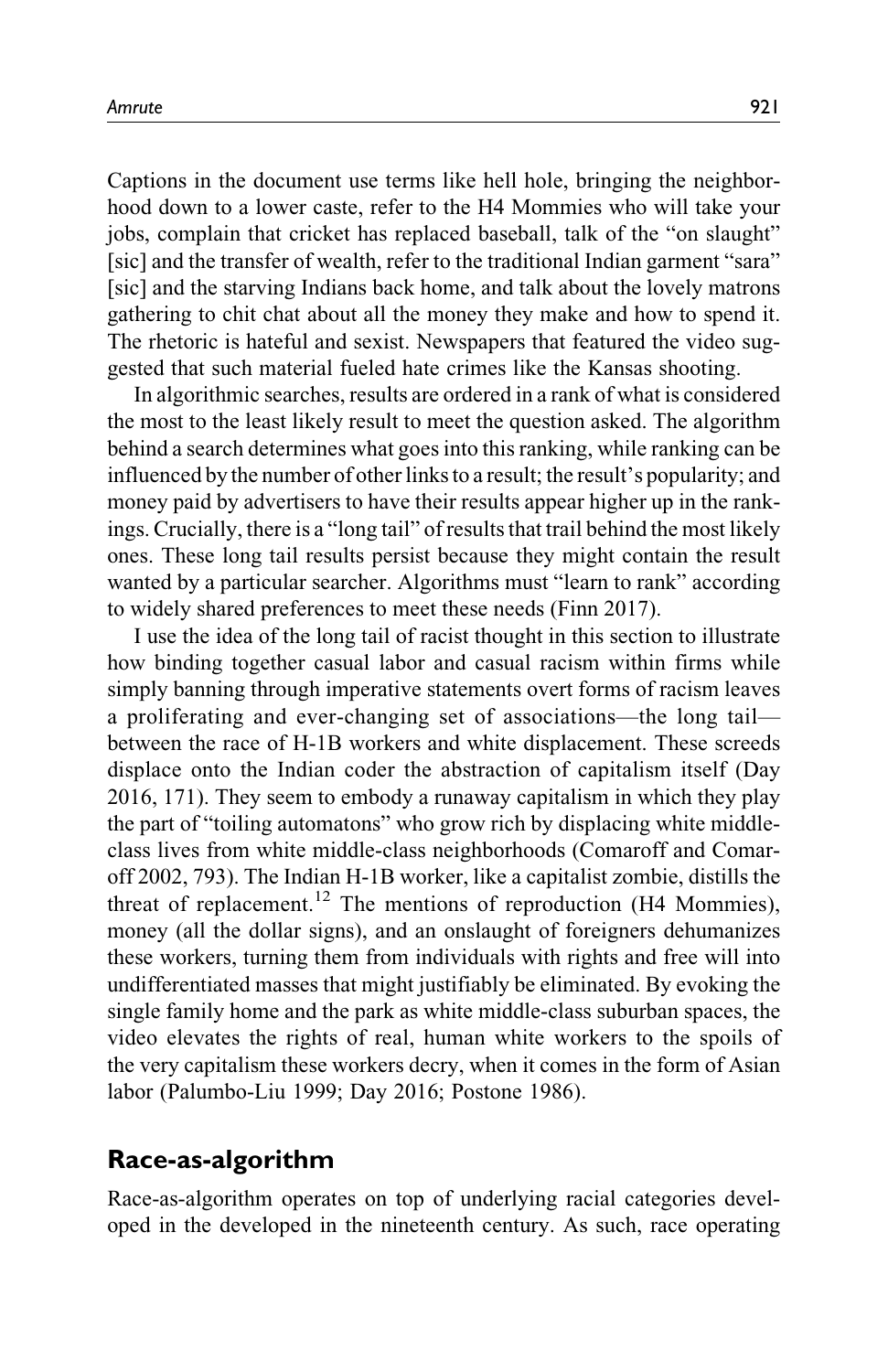algorithmically produces three particular transformations of race this essay witnesses. Allow more unseemly manifestations of racialized Asians to proliferate and produce tech economies as neutral. As a sorting and classifying mechanism, an algorithm can be adapted according to the kind of feedback it generates. This means that, as firms evolve to be more accepting of diversity as a corporate value, race as a technology adapts to value certain manifestations of race in the firm—those that support cultural diversity together with those that create differently valued labor pools. While race operating algorithmically values racial difference as a marker of valuable creative difference within tech firms, it also demarcates casual workers as Asian, recapitulating nineteenth-century fantasies of the Asian worker as buffer. Those denaturalizations of race that might question the very category of casual labor for the continued proliferation of racist sentiment remain latent within this schema (cf. Coleman 2009).

The Asian casual worker is the nonindigenous, foreign and insular laborer who accepts with barely a murmur the shifting landscape of pay, priorities, and specifications produced by the tech industry. And surely, the Asian worker is described as the perfect buffer. Srinivas Kuchibhotla, the Garmin employee shot dead in Kansas, was described by his boss as an, "almost perfect employee ... a great engineer, technically very, very good. ... quiet and very, very friendly" (Burch 2017).

Very, very, very, very. These verys meant to protect such workers from harm, which of course, they cannot do. The verys can never extend far enough to create a permanent mark of separation between the good and bad migrant, brown person, Muslim, and so on. Idioms of race proliferate because of the "long tail" and latent racial deployments that preserve even the most offensive sentiments. At the same time, idioms of race also mark off the "casual" from the permanent worker. The verys instead redirect attention back toward the migrant to make herself good enough to warrant protection. The verys then deflect attention away from the industries that rely on casual laborers set apart from permanent employees.

The sorting functions of race-as-algorithm, running behind the platforms, make the gaps in corporate hiring, retention, and payment appear "social" rather than "technical," existing outside the office and a problem that society at large has to solve (Suchman 1995). At the same time, the sorting of race in tech knits the industry together across nations by creating the human-technical units it needs to function, from labor force, to clients, to markets. This sorting sometimes constructs Asian labor as a reservoir of untapped potential. But, it just as equally can construct such labor as out of place and without rights (Door 2017). Indians can use a similar sort,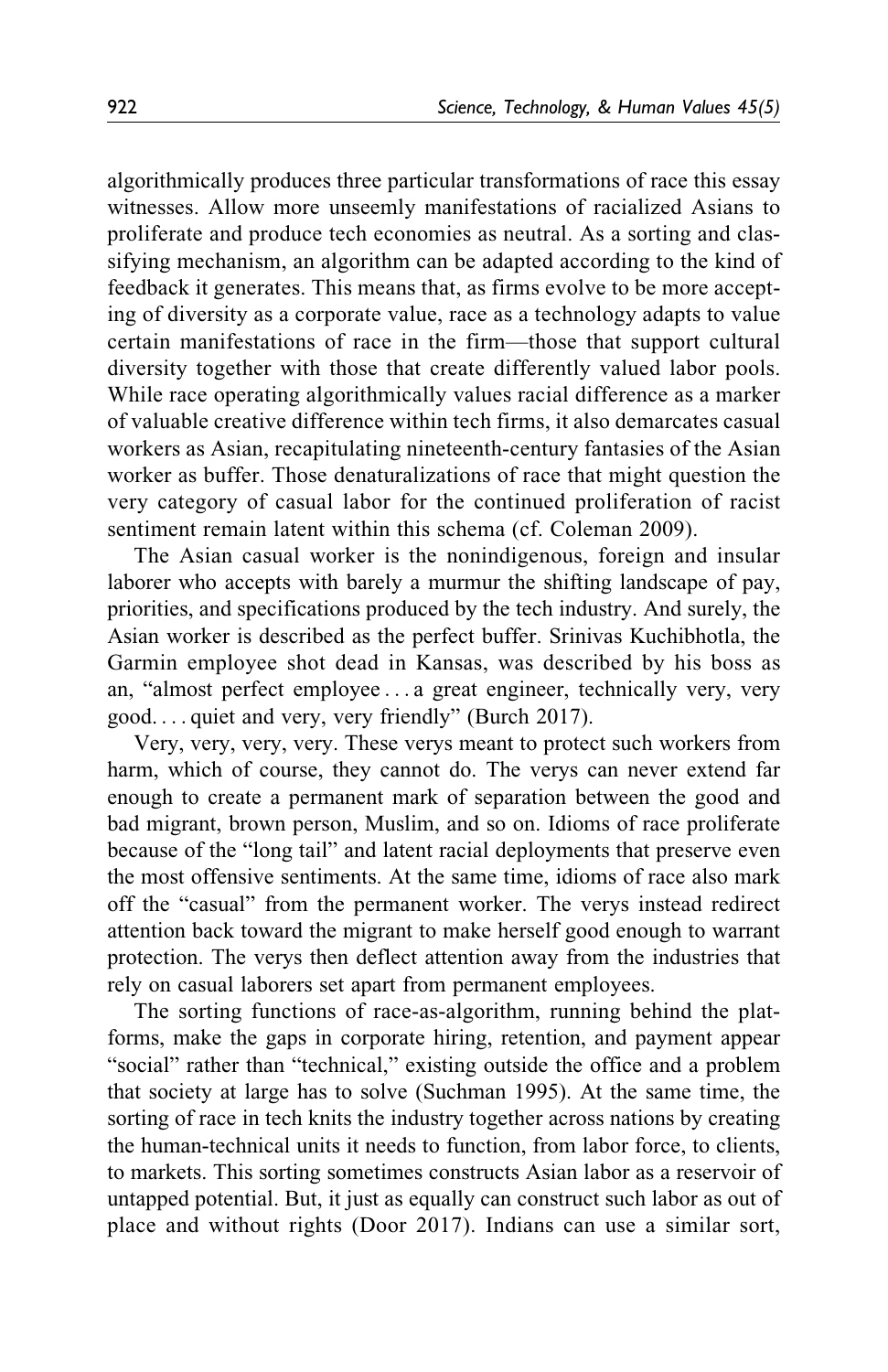

Figure 1. An image of a rogue advertisement following the Google diversity statement, comparing the supposed creativity of Steve Jobs with the supposed lack of creativity of Google's Sundar Pichai. The racial imaginary of casual back office labor is on display here at a different register. Photo credit: Jefferson Graham.

deploying rural and urban, regional and religious, as well as caste divides, to domineer over other members of the global Indian polity (Glenn 1992; Upadhya 2016).

In an earlier moment, race as technology was a classificatory lens ground on natural science and biology, which were both grounded in human essences and flexible categorizations. But, race as algorithmic technology is instead grounded in futures, in predicted fitness for a task, a match, and a correlation. By looking at ethnographic encounters around race inside and outside the office, we can see the politics behind treating racism as an unintentional, latent, casual outcome. Figure 1 illustrates these ethnographic encounters. These politics continue to allow the tech industry to rely on and produce worker racialization as a means of producing a casual labor force globally.

# Conclusion: Techies, Bored and Casual, But Racist?

The casual racist and the casual laborer evade a direct connection. Sid's comment would be a thin filament on which to hang a causal argument. He drafts a jagged history, where subterranean stories arise and colonial labor migration emits its twenty-first-century half-life. The casual laborer is a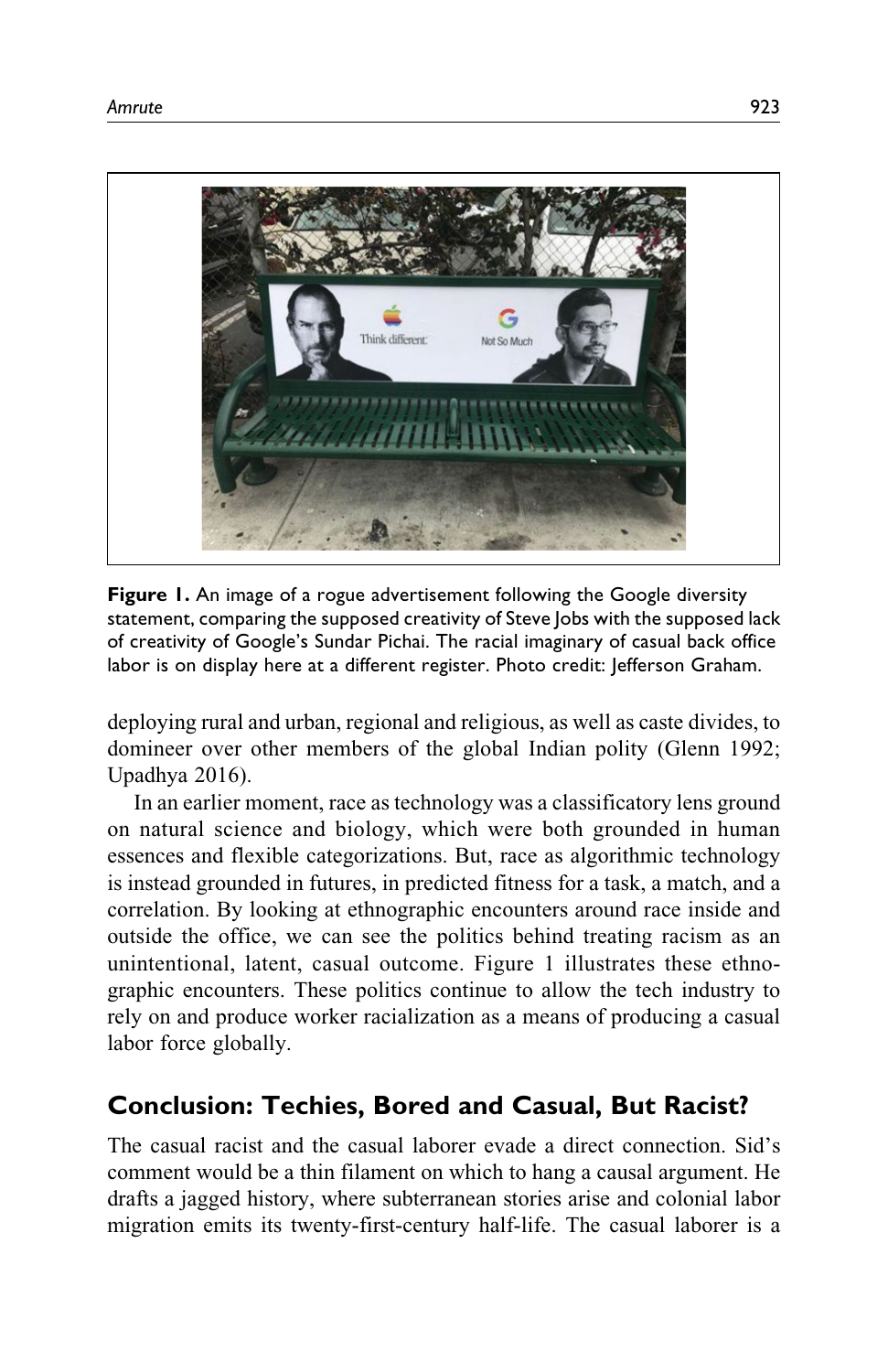non-native migrant outsider (Munshi 2016). She bears the markings of casualization through her epidermis, her dress, her smell, and her badges, her passport, and her papers. The casualness—in the sense of irregular and fleeting—of the racism found in Sid's photos abets tech industry neutrality by externalizing "true" racism. Vinay's sarcastic taunt that the company would hang another poster next to the elevator bank with the graffitied poster affirms the industry's commitment to its own neutrality. The company cannot admit that it might have a problem with racism. Instead, it turns to processes to direct its employees to not display their racism. Casualness reduces culpability.<sup>13</sup>

Vinay identifies what I have been describing as an algorithmic operation in his description of that process. The idea that inappropriate graffiti would be solved with a directive about how not to graffiti reveals the logic of raceas-algorithm. Confronting racism directly is not of concern; the concern is to reduce its public expression in highly traveled public and quasi-public spaces, like elevators and message boards.<sup>14</sup>

Identifying race-as-algorithm places the corporation and a larger social fabric in the same frame (Aneesh 2015; Hayles 2006). This is a necessary step, given corporations' predilection to claim neutrality for their processes. Not to do so would be to allow some industries' uses of race operating algorithmically—for the sake of creating labor pools and a reservoir of developable cultural knowledge—to be alibied out of the story of antiimmigrant, nativist sentiments.

# Coda: Defacement as a Ghostly Presence

Graffiti appears on an elevator poster. Someone takes a picture. The anthropologist is sent the photo, and a discussion begins. Are these the scribblings of a racist? Or, are they the doodles of a frustrated programmer? These two interpretations understand the graffiti's intent differently. A bored techie is being casually racist. A casual worker is bored by the kind of labor she is being asked to perform. If we could track down the doodler, we might discover which one she is. Then, we could tell her that racist vandalism has no place in the corporate workplace. We might escalate the case to Human Resources, the racist might be fired. If she were instead a bored casual worker, we could caution her about the risks she runs as a programmer on a work-dependent visas by doodling on official posters, offer her counseling, try to make her superiors see her capacities, and give her different projects to work on, even as we recognize the doodling as a small form of resistance against the corporate racial order.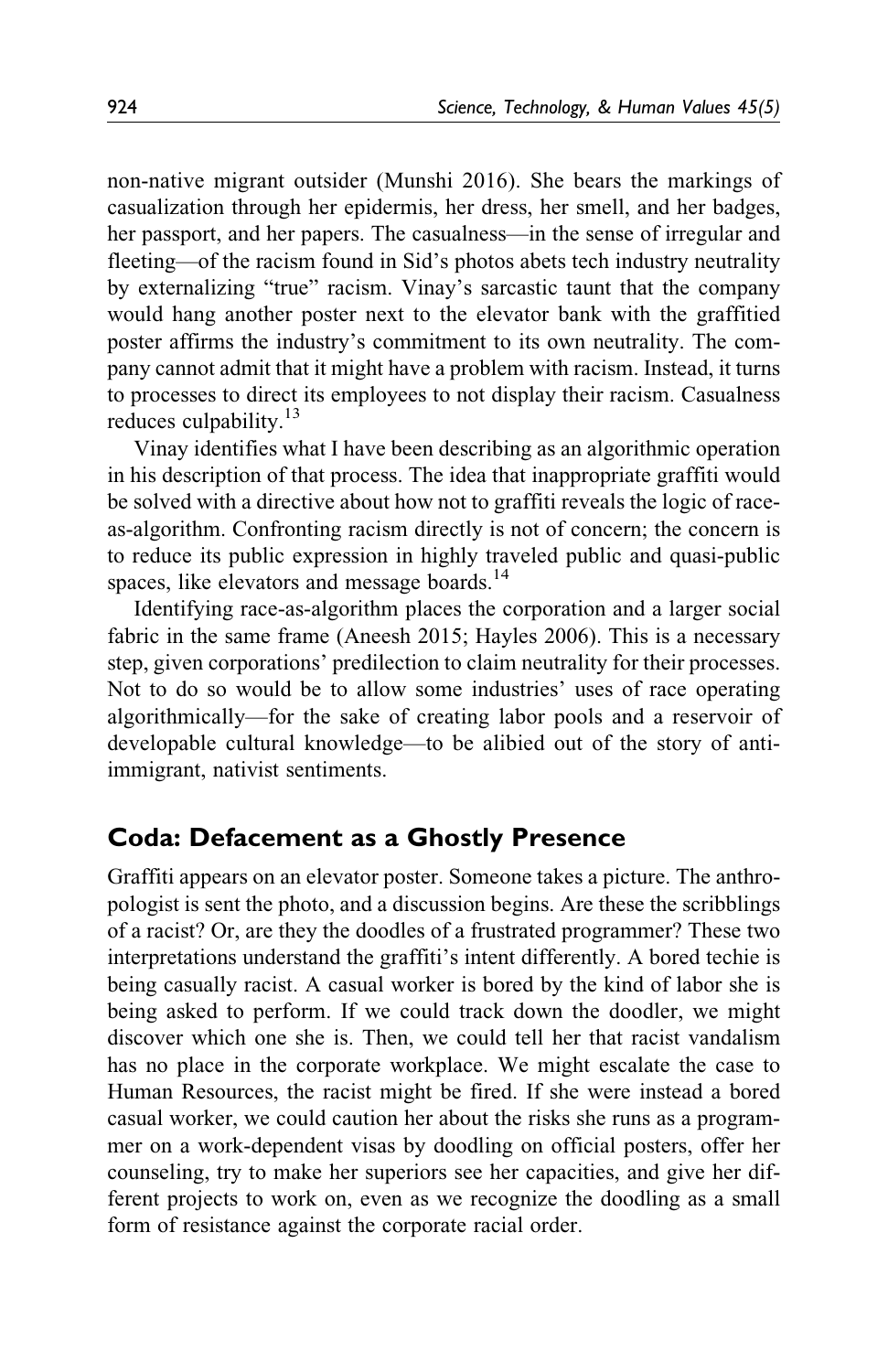We will not find the scribbler. Vinay, Reshma, and Sid all declined to report the incident to Human Resources. Here, we can recognize Sid, Reshma, and Vinay's complicity in the continued functioning of race-asalgorithm. We should also recognize their sophisticated reading of the firm that employs them.

The defacer shows us how race as a technology deploys in tech firms. The scribbler also makes known that the separation of workers emerges from the mostly hidden historical figure of the casual worker. The casual worker does so much work for corporate tech firms. In 2015, casual workers in technology industries was "at least a billion dollar industry employing tens of thousands of people in Washington" state (Day 2015). In graffiti, the long history of the racialization of casual work roams about and invites us to think about race within the fame of its relationship to technical labor.

### Acknowledgments

The author would like to thank Michelle Beckett, Brian Callaci, Patrick Davison, Robyn Caplan, Swati Khurana, Emmanuel Moss, Dan Bouk, and Molly Laas for their insightful reviews of the penultimate version of this paper. An earlier version of the paper was presented at the School of Industrial and Labor Relations, Cornell University.

## Declaration of Conflicting Interests

The author(s) declared no potential conflicts of interest with respect to the research, authorship, and/or publication of this article.

## Funding

The author(s) disclosed receipt of the following financial support for the research, authorship, and/or publication of this article: Funding for this research was partially provided by the Royalty Research Fund at the University of Washington.

## ORCID iD

Sareeta Amrute D<https://orcid.org/0000-0002-5320-4600>

#### Notes

- 1. Strict usage agreements and the desire to protect anonymity prevent me from sharing these images publicly.
- 2. These numbers are compiled from [https://www.uscis.gov/working-united-state](https://www.uscis.gov/working-united-states/temporary-workers/h-1b-specialty-occupations-dod-cooperative-research-and-development-project-workers-and-fashion-models) [s/temporary-workers/h-1b-specialty-occupations-dod-cooperative-research-a](https://www.uscis.gov/working-united-states/temporary-workers/h-1b-specialty-occupations-dod-cooperative-research-and-development-project-workers-and-fashion-models) [nd-development-project-workers-and-fashion-models](https://www.uscis.gov/working-united-states/temporary-workers/h-1b-specialty-occupations-dod-cooperative-research-and-development-project-workers-and-fashion-models); [https://www.uscis.gov/](https://www.uscis.gov/sites/default/files/USCIS/Resources/Reports%20and%20Studies/Immigration%20Forms%20Data/BAHA/non-immigrant-worker-rfe-h-1b-quarterly-data-fy2015-fy2019-q1.pdf) [sites/default/files/USCIS/Resources/Reports](https://www.uscis.gov/sites/default/files/USCIS/Resources/Reports%20and%20Studies/Immigration%20Forms%20Data/BAHA/non-immigrant-worker-rfe-h-1b-quarterly-data-fy2015-fy2019-q1.pdf)%[20and](https://www.uscis.gov/sites/default/files/USCIS/Resources/Reports%20and%20Studies/Immigration%20Forms%20Data/BAHA/non-immigrant-worker-rfe-h-1b-quarterly-data-fy2015-fy2019-q1.pdf)%[20Studies/Immigratio](https://www.uscis.gov/sites/default/files/USCIS/Resources/Reports%20and%20Studies/Immigration%20Forms%20Data/BAHA/non-immigrant-worker-rfe-h-1b-quarterly-data-fy2015-fy2019-q1.pdf)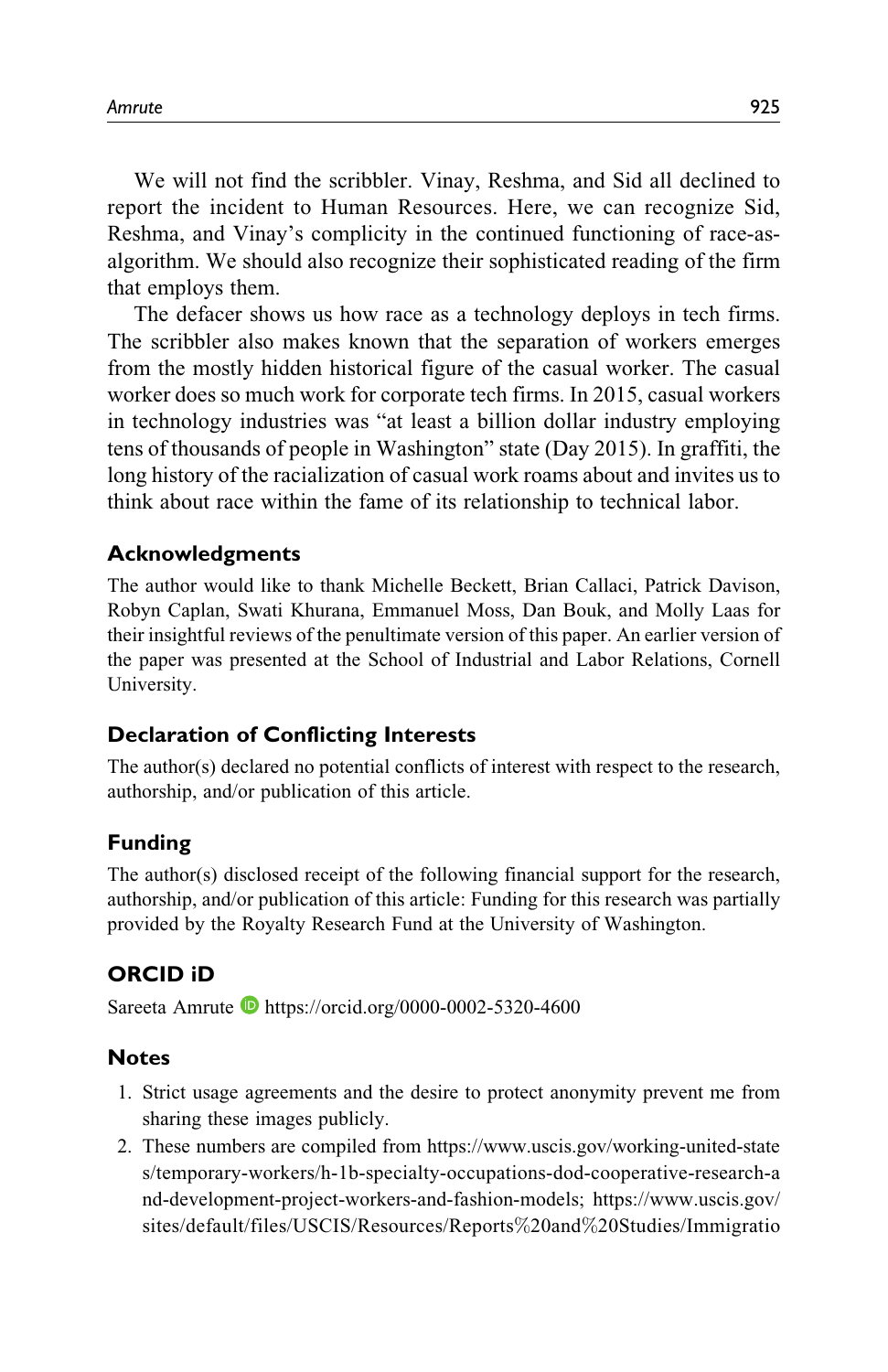[n](https://www.uscis.gov/sites/default/files/USCIS/Resources/Reports%20and%20Studies/Immigration%20Forms%20Data/BAHA/non-immigrant-worker-rfe-h-1b-quarterly-data-fy2015-fy2019-q1.pdf)%[20Forms](https://www.uscis.gov/sites/default/files/USCIS/Resources/Reports%20and%20Studies/Immigration%20Forms%20Data/BAHA/non-immigrant-worker-rfe-h-1b-quarterly-data-fy2015-fy2019-q1.pdf)%[20Data/BAHA/non-immigrant-worker-rfe-h-1b-quarterly-data](https://www.uscis.gov/sites/default/files/USCIS/Resources/Reports%20and%20Studies/Immigration%20Forms%20Data/BAHA/non-immigrant-worker-rfe-h-1b-quarterly-data-fy2015-fy2019-q1.pdf)[fy2015-fy2019-q1.pdf;](https://www.uscis.gov/sites/default/files/USCIS/Resources/Reports%20and%20Studies/Immigration%20Forms%20Data/BAHA/non-immigrant-worker-rfe-h-1b-quarterly-data-fy2015-fy2019-q1.pdf) [https://immi.homeaffairs.gov.au/visas/working-in-au](https://immi.homeaffairs.gov.au/visas/working-in-australia/skillselect/invitation-rounds) [stralia/skillselect/invitation-rounds](https://immi.homeaffairs.gov.au/visas/working-in-australia/skillselect/invitation-rounds); [https://www.gov.uk/government/publica](https://www.gov.uk/government/publications/immigration-statistics-october-to-december-2017/summary-of-latest-statistics) [tions/immigration-statistics-october-to-december-2017/summary-of-latest-stati](https://www.gov.uk/government/publications/immigration-statistics-october-to-december-2017/summary-of-latest-statistics) [stics;](https://www.gov.uk/government/publications/immigration-statistics-october-to-december-2017/summary-of-latest-statistics) and [https://www.canada.ca/en/immigration-refugees-citizenship/corpora](https://www.canada.ca/en/immigration-refugees-citizenship/corporate/publications-manuals/annual-report-parliament-immigration-2018/report.html) [te/publications-manuals/annual-report-parliament-immigration-2018/report.](https://www.canada.ca/en/immigration-refugees-citizenship/corporate/publications-manuals/annual-report-parliament-immigration-2018/report.html) [html](https://www.canada.ca/en/immigration-refugees-citizenship/corporate/publications-manuals/annual-report-parliament-immigration-2018/report.html)

Additionally, three of five H-1B visa holders in the United States are Indian citizens, and since 2018 (which is a drop from previous years) 75 percent, of H-1B visas are granted to employees of tech companies.

- 3. Bonded labor is a practice by which workers must work for an employer to repay a debt incurred by themselves or by family members. In this case, the bond is weaker—H-1B workers are of course free to leave their employers, but they would lose rights to residency and their spot in line for permanent residency if they do.
- 4. Although my focus is on the contemporary manifestation of race and labor among software engineers, I note in the graffiti an untold story of casual workers that can no doubt be found in the historically gendered and devalued corners of corporate tech worlds more generally (Hicks 2016; Irani 2015; Roberts 2016).
- 5. There is a robust literature on the power of algorithms within engineering worlds and for users. While this literature is extremely useful in pulling out the assumptions built into algorithmic networks from the perspective of the software engineers who design them, they tend to be both too narrowly focused and too broadly: too narrowly because they for the most part do not think through how algorithmic thinking extends and transforms modes of organizing human diversity, and too broadly because they tend to assume a universal "user" of platforms and algorithms that who can represent all possible relationships between these technologies and their human customers (Beer 2009; Mager 2012)
- 6. In Sid's interpretation, the bindi marks a kind of absolute difference that may also draw on tropes of effeminate Eastern men. In Reshma's interpretation, the bindi emerges from the unconscious doodles of Indian programming boredom and may equally contain a sexist overtone.
- 7. For a history of the casual worker in Europe, see Braudel (1992) and Sassen (2000). For the early history of indenture in the 1600s in Virginia, see Galenson (1984), who makes the point that this form of indenture would end when a servant's debt was paid and that slaves increasingly replaced debt bondage because slaves were cheaper and because Europeans shunned toilsome labor in tobacco, rice, and cotton fields.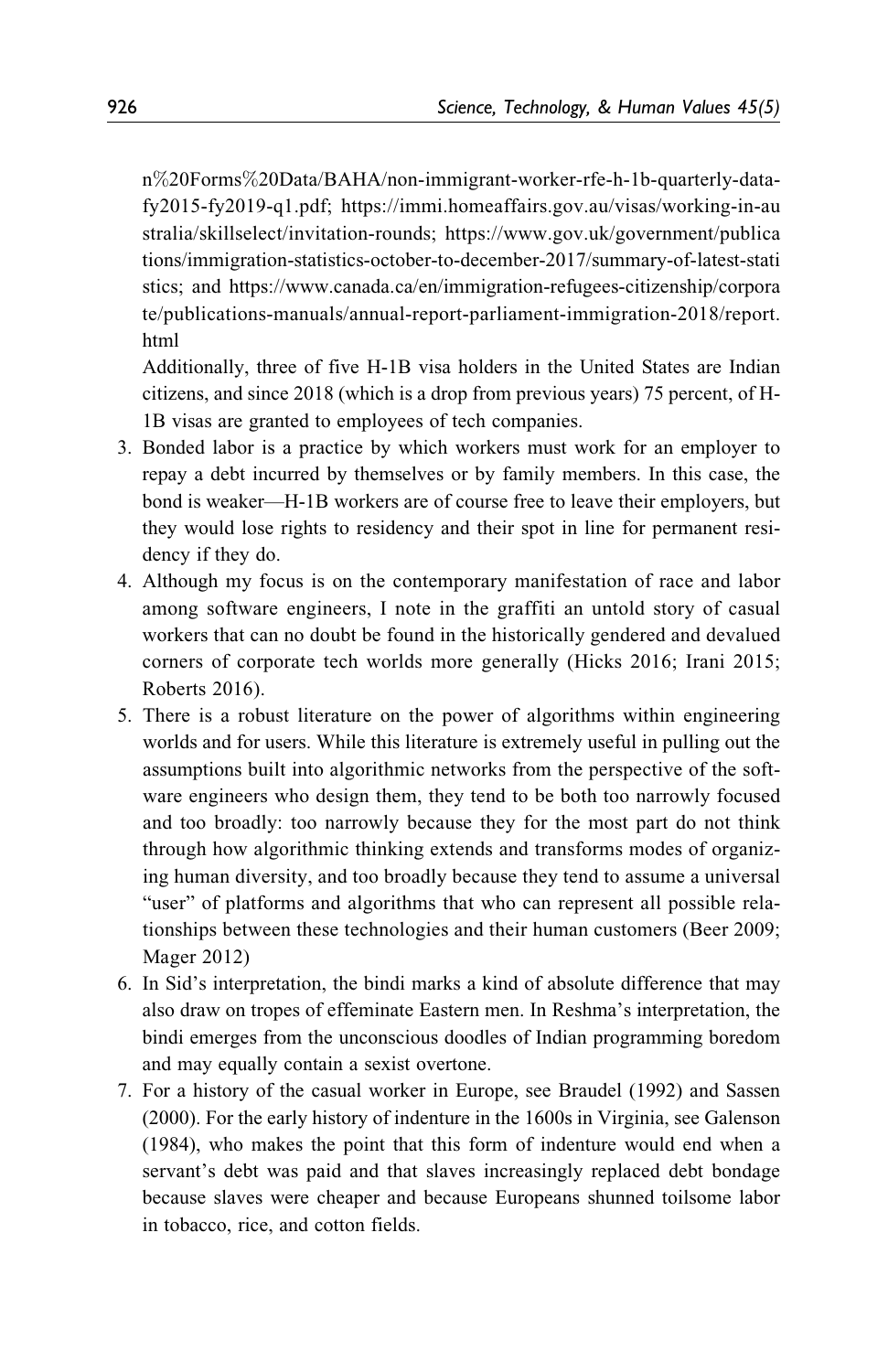- 8. Contract and casual work in factories and on plantations was underwritten by both networks of recruitment that relied on kinship and village hierarchies and by racialized assumptions about kinds of workers and their suitability for types of work. Piya Chatterjee's studies of colonial tea plantations in Assam, for instance, unearths tea planters' charts that assign different pay rates for recruiting "pure aboriginies" who were believed to be the hardiest workers, down to "North West Province Coolies Suitable for Healthy Gardens in the Surma Valley" (Chatterjee 1995, 50). Factories that then transformed raw plantation materials into finished commodities similarly relied on casual workers who would wait at the mill gates hoping to be picked for a day's work (Chandavarkar 2008). The mill owners found such a system of casual work and "outsourced" control advantageous enough to their profits that they fought attempts to "decasualize" these industries over decades, with the Bombay Mills, for instance, reformed only in mid-1949 (Morris 1965, 141).
- 9. The guest worker program drew on the tradition of casual agricultural labor that had continued in German speaking counties from the 1700s through the Weimar Republic.
- 10. Germany's blood based (jus sanguinis) citizenship regulations meant that children born in Germany to Turkish parents remained Turkish citizens. The citizenship law was amended in 2000 to guarantee people born in Germany the right to citizenship, which they could claim when they reached the age of eighteen by choosing between German citizenship and their parents' nationality. Germany's failure to institute German-language programs meant that these immigrants had little opportunity to hone their language skills, another marker of belonging. Today, guest workers from Turkey and their German-Turkish children often function as an underclass in Germany (Ewing 2008; Silverstein 2005).
- 11. I purposely omit the web addresses and names of the websites and organizations in this section so as not to amplify their online circulation.
- 12. Indian citizens are now the largest takers of H-1B visas, according to the Migration Policy Institute (Zong and Batalova 2017).
- 13. The Google leak case is unique because the document was not a casual remark, note, or graffito, but a manifesto. It therefore had an agent and an author, and the author was held culpable (fired).
- 14. My argument should not be misconstrued as suggesting that there is no difference among these scenes of race operating algorithmically. Particular places at particular times are more or less welcoming of immigrants. Immigrants calculate repeatedly where to try, what visa to apply for, what route to take to get there, and whether to stay, even if they may have little say about where they land and how long they have once there.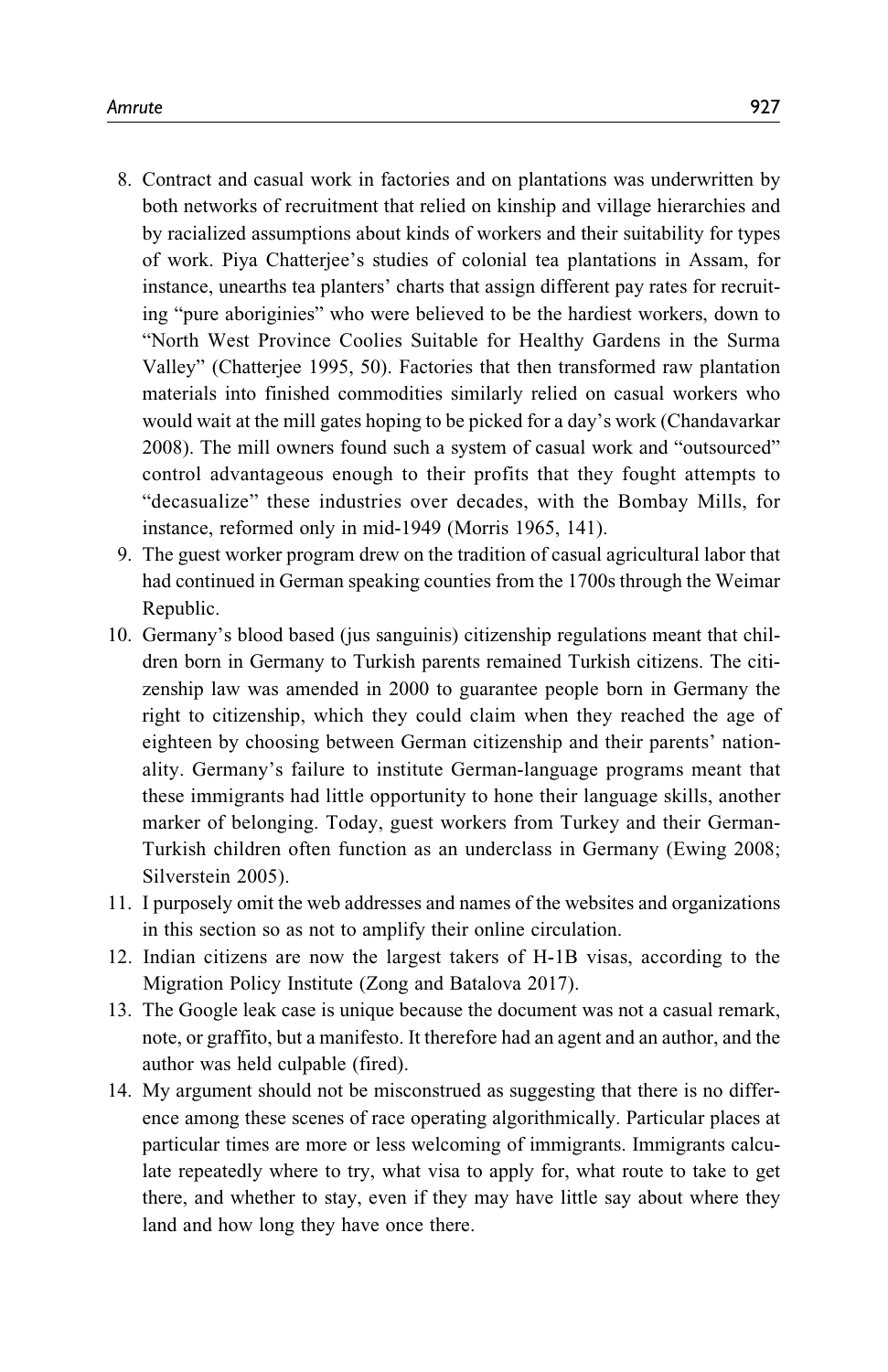#### References

- Ajunwa, Ifoema. 2020. "The Paradox of Automation as Anti-bias Intervention." Cardozo Law Review.
- Amrute, Sareeta. 2016. Encoding Race, Encoding Class: Indian IT Workers in Berlin. Durham, NC: Duke University Press.
- Amrute, Sareeta. 2017. "Press One for POTUS, Two for the Bundeskanzler: Humor, Race, and Rematerialization in the Indian Tech Diaspora." HAU: Journal of Ethnographic Theory 17 (1): 327-52.
- Aneesh, A. 2015. Neutral Accent. Durham, NC: Duke University Press.
- Beer, David. 2009. "Power through the Algorithm? Participatory Web Cultures and the Technological Unconscious." New Media & Society 11 (6): 985-1002.
- Belwe, Katharina, Ed. 2006. "Parallelgesellscahften" Aus Politik und Zeitgeschichte  $(APuZ)$  v1-2: 1-37.
- Benjamin, Ruha. 2016. "Innovating Inequity: If Race is a Technology, Postracialism is the Genius Bar." Ethnic and Racial Studies 39 (13): 1-8.
- Benjamin, Ruha. 2019. Race after Technology: Abolitionist Tools for the New Jim Code. New York: Polity Press.
- Braudel, Ferdinand. 1992. The Wheels of Commerce. Berkeley: University of California Press.
- Bunzl, Matti. 2007. Anti-semitism and Islamophobia: Hatreds Old and New in Europe. Chicago: Prickly Paradigm Press.
- Burch, Audra D. S. 2017. "He Became a Hate Crime Victim. She Became A Widow." New York Times, July 8, p. 1. Accessed October 11, 2017. [https://](https://www.nytimes.com/2017/07/08/us/he-became-a-hate-crime-victim-she-became-a-widow.html?action=click&contentCollection=Times%20Insider&module=RelatedCoverage®ion=Marginalia&pgtype=article) [www.nytimes.com/2017/07/08/us/he-became-a-hate-crime-victim-she-beca](https://www.nytimes.com/2017/07/08/us/he-became-a-hate-crime-victim-she-became-a-widow.html?action=click&contentCollection=Times%20Insider&module=RelatedCoverage®ion=Marginalia&pgtype=article) [me-a-widow.html?action](https://www.nytimes.com/2017/07/08/us/he-became-a-hate-crime-victim-she-became-a-widow.html?action=click&contentCollection=Times%20Insider&module=RelatedCoverage®ion=Marginalia&pgtype=article)=[click&contentCollection](https://www.nytimes.com/2017/07/08/us/he-became-a-hate-crime-victim-she-became-a-widow.html?action=click&contentCollection=Times%20Insider&module=RelatedCoverage®ion=Marginalia&pgtype=article)=[Times](https://www.nytimes.com/2017/07/08/us/he-became-a-hate-crime-victim-she-became-a-widow.html?action=click&contentCollection=Times%20Insider&module=RelatedCoverage®ion=Marginalia&pgtype=article)%[20Insider&mo](https://www.nytimes.com/2017/07/08/us/he-became-a-hate-crime-victim-she-became-a-widow.html?action=click&contentCollection=Times%20Insider&module=RelatedCoverage®ion=Marginalia&pgtype=article) [dule](https://www.nytimes.com/2017/07/08/us/he-became-a-hate-crime-victim-she-became-a-widow.html?action=click&contentCollection=Times%20Insider&module=RelatedCoverage®ion=Marginalia&pgtype=article)=[RelatedCoverage&region](https://www.nytimes.com/2017/07/08/us/he-became-a-hate-crime-victim-she-became-a-widow.html?action=click&contentCollection=Times%20Insider&module=RelatedCoverage®ion=Marginalia&pgtype=article)=[Marginalia&pgtype](https://www.nytimes.com/2017/07/08/us/he-became-a-hate-crime-victim-she-became-a-widow.html?action=click&contentCollection=Times%20Insider&module=RelatedCoverage®ion=Marginalia&pgtype=article)=[article](https://www.nytimes.com/2017/07/08/us/he-became-a-hate-crime-victim-she-became-a-widow.html?action=click&contentCollection=Times%20Insider&module=RelatedCoverage®ion=Marginalia&pgtype=article).
- Chandavarkar, Rajnaryan. 2008. "The Decline and Fall of the Jobber System in the Bombay Cotton Textile Industry, 1870-1955." Modern Asian Studies 42 (1): 117-210.
- Chatterjee, Piya. 1995. "'Secure This Excellent Class of Labour'" Gender and Race in Labor Recruitment for British Indian Tea Plantations." Bulletin of Concerned Asian Scholars 27 (3): 43-56.
- Chun, Wendy. 2009. "Race and/as Technology: Or, How to Do Things With Race." Camera Obscura 24 (1): 7-35.
- Citron, Daniele, and Frank Pasquale. 2014. "The Scored Society: Due Process for Automated Predictions." Washington Law Review 89 (1): 1-33.

Coleman, Beth. 2009. "Race as Technology." Camera Obscura 24 (1): 177-207.

Coleman, Gabriella. 2014. Hacker, Hoaxer, Whistleblower, Spy. New York: Verso.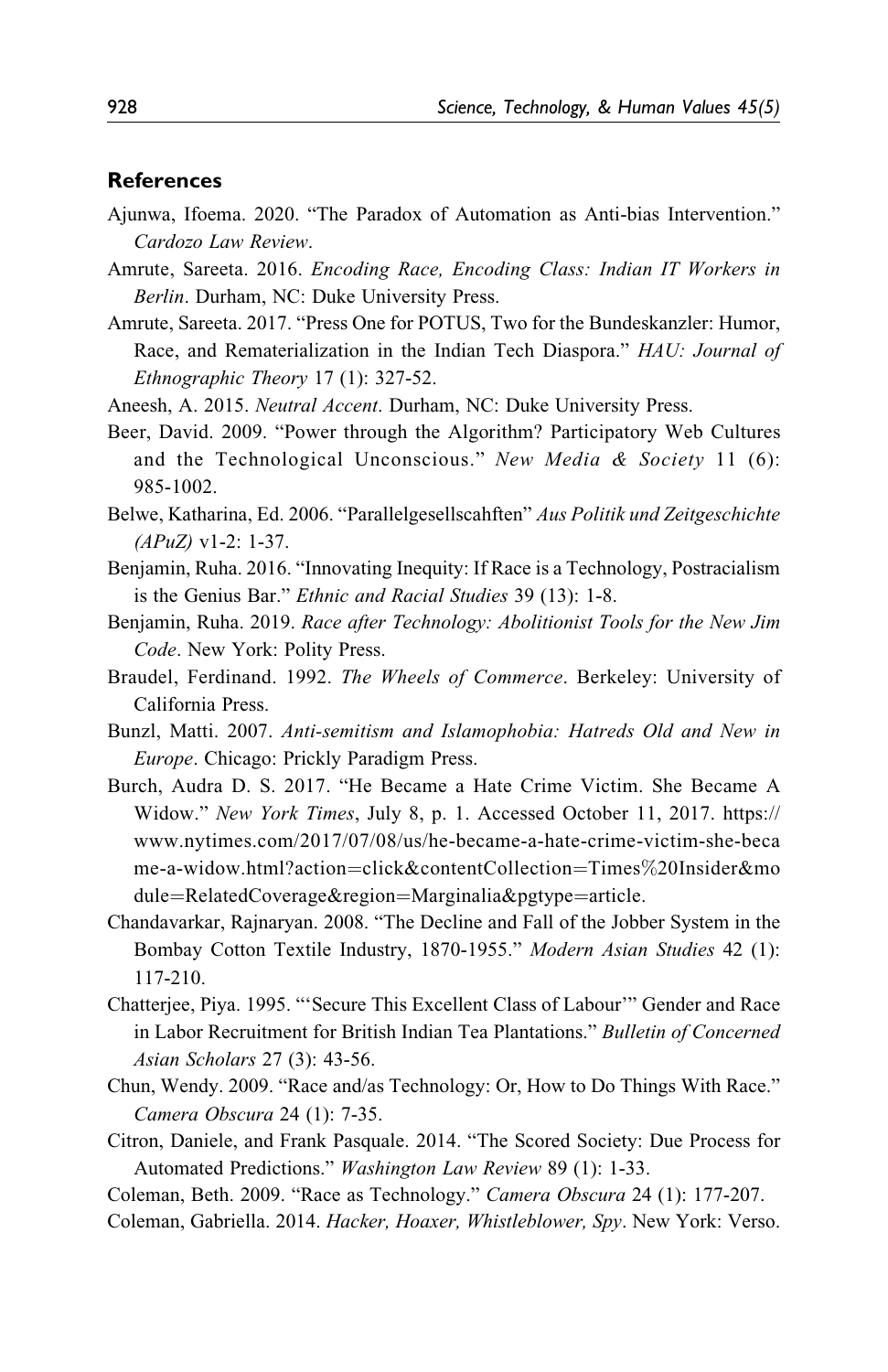- Comaroff, Jean, and John L. Comaroff. 2002. "Alien-Nation: Zombies, Immigrants, and Millennial Capitalism." The South Atlantic Quarterly 101 (4): 779-805.
- Cooper, Melinda. 2008. Life as Surplus: Biotechnology and Capitalism in the Neoliberal Era. Seattle: University of Washington Press.
- Coury, David N. 2013. "Enlightenment Fundamentalism: Zafer Şenocak, Navid Kermani, and Multiculturalism in Germany Today." In Edinburgh German Yearbook 7: Ethical Approaches in Contemporary German-language Literature and Culture, edited by Emily Jeremiah and Frauke Matthes, 139-57. London, UK: Boydell and Brewer.
- Craton, Michael. 1978. Searching for the Invisible Man: Slaves and Plantation Life in Jamaica. Boston, MA: Harvard University Press.
- Daniel, E. Valentine. 2008. "The Coolie." Cultural Anthropology 23 (2): 254-78.
- Day, Iyko. 2016. Alien Capital: Asian Racialization and the Logic of Settler Colonial Capitalism. Durham, NC: Duke University Press.
- Day, Matt. 2015. "Tech-staffing Startup Thinks Its Time for Temp Workers to Know the Score." The Seattle Times, July 18. Accessed September 15, 2017. [http://www.seattletimes.com/business/technology/tech-staffing-startup-thinks-i](http://www.seattletimes.com/business/technology/tech-staffing-startup-thinks-its-time-for-temp-workers-to-know-the-score/) [ts-time-for-temp-workers-to-know-the-score/](http://www.seattletimes.com/business/technology/tech-staffing-startup-thinks-its-time-for-temp-workers-to-know-the-score/).
- Deleuze, Gilles. 1992. "Post-script on the Societies of Control." October 59 (Winter): 3-7.
- Door, Niels van. 2017. "Platform Labor: On the Gendered and Racialized Exploitation of Low-income Service Work in the 'On-demand' Economy." Information, Communication, & Society 20 (6): 898-914.
- Emerson, Sarah, and Louis Matsakis. 2017. "Google on Anti-diversity Manifesto: Employees Must 'Feel Safe Sharing Their Opinions'." Motherboard. Accessed February 12, 2018. [https://motherboard.vice.com/amp/en\\_us/article/vbv54d/goo](https://motherboard.vice.com/amp/en_us/article/vbv54d/google-on-anti-diversity-manifesto-employees-must-feel-safe-sharing-their-opinions?utm_medium=referral&utm_campaign=amp&utm_source=motherboard.vice.com-RelayMediaAMP) [gle-on-anti-diversity-manifesto-employees-must-feel-safe-sharing-their-opinio](https://motherboard.vice.com/amp/en_us/article/vbv54d/google-on-anti-diversity-manifesto-employees-must-feel-safe-sharing-their-opinions?utm_medium=referral&utm_campaign=amp&utm_source=motherboard.vice.com-RelayMediaAMP) [ns?utm\\_medium](https://motherboard.vice.com/amp/en_us/article/vbv54d/google-on-anti-diversity-manifesto-employees-must-feel-safe-sharing-their-opinions?utm_medium=referral&utm_campaign=amp&utm_source=motherboard.vice.com-RelayMediaAMP)=[referral&utm\\_campaign](https://motherboard.vice.com/amp/en_us/article/vbv54d/google-on-anti-diversity-manifesto-employees-must-feel-safe-sharing-their-opinions?utm_medium=referral&utm_campaign=amp&utm_source=motherboard.vice.com-RelayMediaAMP)=[amp&utm\\_source](https://motherboard.vice.com/amp/en_us/article/vbv54d/google-on-anti-diversity-manifesto-employees-must-feel-safe-sharing-their-opinions?utm_medium=referral&utm_campaign=amp&utm_source=motherboard.vice.com-RelayMediaAMP)=[motherboard.vi](https://motherboard.vice.com/amp/en_us/article/vbv54d/google-on-anti-diversity-manifesto-employees-must-feel-safe-sharing-their-opinions?utm_medium=referral&utm_campaign=amp&utm_source=motherboard.vice.com-RelayMediaAMP) [ce.com-RelayMediaAMP.](https://motherboard.vice.com/amp/en_us/article/vbv54d/google-on-anti-diversity-manifesto-employees-must-feel-safe-sharing-their-opinions?utm_medium=referral&utm_campaign=amp&utm_source=motherboard.vice.com-RelayMediaAMP)
- Ewing, Katherine. 2008. Stolen Honor: Stigmatizing Muslim Men in Berlin. Palo Alto: Stanford University Press.
- Finn, Ed. 2017. What Algorithms Want: Imagination in the Age of Computing. Boston, MA: MIT Press.
- Forsythe, Diana. 2002. Studying Those Who Study Us: An Anthropologist in the World of Artificial Intelligence. Palo Alto, CA: Stanford University Press.
- Friedberg, Brian, and John Donovan. 2019. Source Hacking. New York: Data & Society Research Institute.
- Galenson, David W. 1984. "The Rise and Fall of Indentured Servitude in the Americas: An Economic Analysis." The Journal of Economic History 44 (1): 1-26.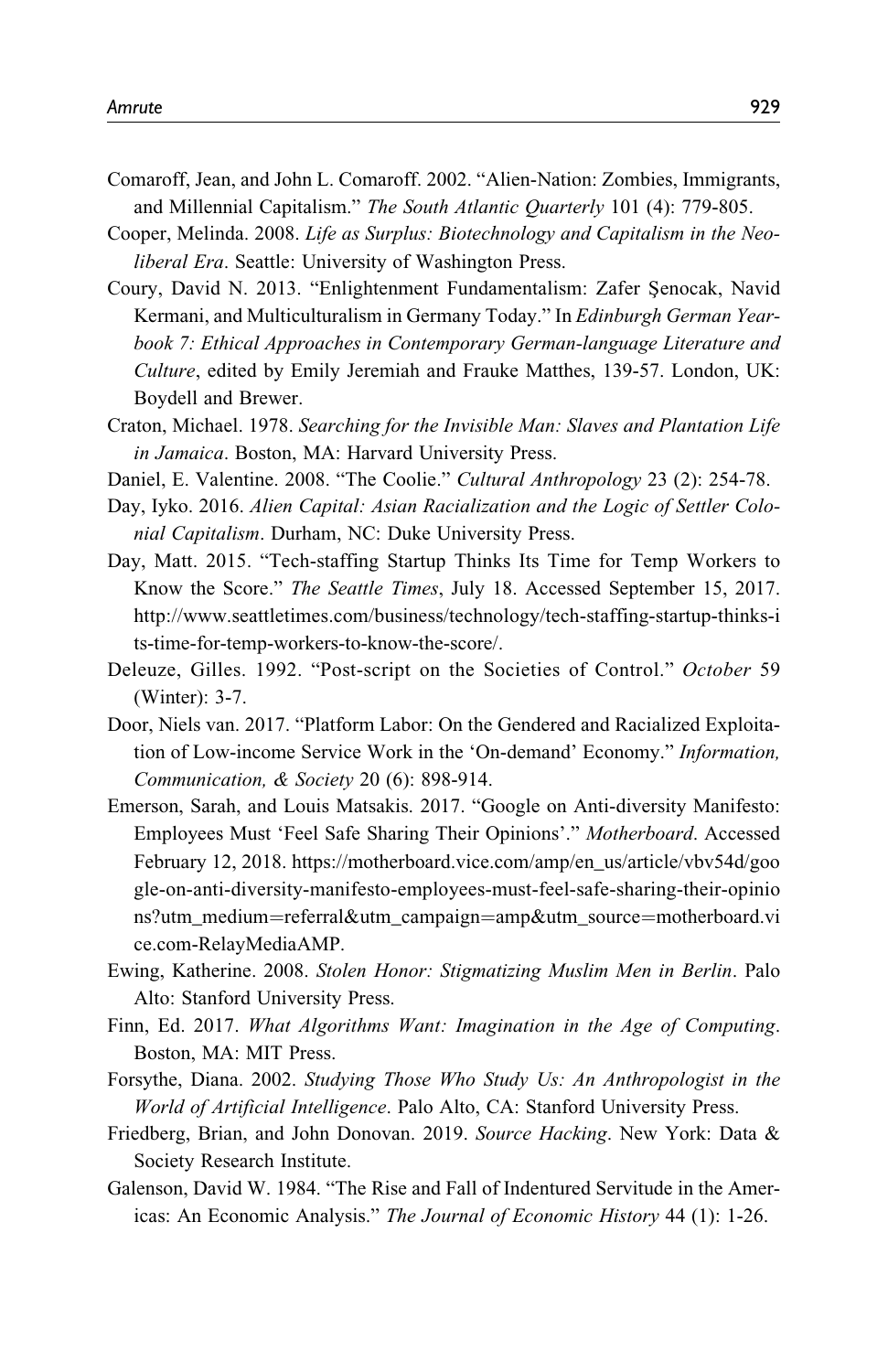- Glenn, Eveyln Nakano. 1992. "From Servitude to Service Work: Historical Continuities in the Racial Division of Paid Reproductive Labor." Signs 18 (1): 1-43.
- Goldberg, David Theo. 2009. "Racial Comparisons, Relational Racism: Some Thoughts on Method." Ethnic and Racial Studies 32 (7): 1271-82.
- Gordon, Avery. 2008. Ghostly Matters: Haunting and the Sociological Imagination. Minneapolis: University of Minnesota Press.
- Haraway, Donna. 2016. Staying with the Trouble: Making Kin in the Chthulucene. Durham, NC: Duke University Press.
- Hayles, N. K. 2006. "Unfinished Work: From Cyborg to Cognisphere." Theory, Culture and Society 23 (7-8): 156-66.
- Herbert, Ulrich, and Karin Hunn. 2000. "Guest Workers and Policy on Guest Workers in the Federal Republic From Beginning of Recruitment in 1955 until in 1973." In The Miracle Years: A Cultural History of West Germany 1949-1968, edited by Hanna Schissler, 187-219. Princeton, NJ: Princeton University Press.
- Hicks, Marie. 2016. Programmed Inequality: How Britain Discarded Women Technologists and Lost Its Edge in Computing. Boston, MA: MIT Press.
- Hu, Tung-Hui. 2015. A Prehistory of the Cloud. Boston: MIT Press.
- Irani, Lilly. 2015. "Justice for 'Data Janitors'." Public Books. Accessed January 3, 2018. [http://www.publicbooks.org/justice-for-data-janitors/.](http://www.publicbooks.org/justice-for-data-janitors/)
- Irani, Lilly. 2019. Chasing Innovation. Princeton, NJ: Princeton University Press.
- Jackson, Shona. 2012. Creole Indigeneity: Between Myth and Nation in the Caribbean. Minneapolis: University of Minnesota Press.
- Khan, Aisha. 2004. Callaloo Nation: Metaphors of Race and Religious Identity among South Asians in Trinidad. Durham, NC: Duke University Press.
- Knuth, Donald. (1968) 1997. The Art of Computer Programming, Vol. 1: Fundamental Algorithms. Reading, MA: Addison-Wesley.
- Kortweb, Anna C, and Triadafilopoulos Triadafilos. 2015. "Is Multiculturalism Dead? Groups, Governments, and the 'Real Work of Integration." Ethnic and Racial Studies 38 (5): 663-680.
- Lehr, David, and Paul Ohm. 2017. "Playing with the Data: What Legal Scholars Should Learn about Machine Learning." University of California, Davis Law Review 51 (2): 653-717.
- Lowe, Lisa. 2015. The Intimacies of Four Continents. Durham, NC: Duke University Press.
- Mager, Astrid. 2012. "Algorithmic Ideology." Information, Communication & Society 15 (5): 769-87.
- Mazzotti, Massimo. 2017. "Algorithmic Life." Los Angeles Review of Books. Accessed January 3, 2018. [https://lareviewofbooks.org/article/algorithmic-life.](https://lareviewofbooks.org/article/algorithmic-life)
- Melamed, Jodi. 2006. "The Spirit of Neoliberalism: From Racial Liberalism to Neoliberal Multiculturalism." Social Text 24 (4): 1-24.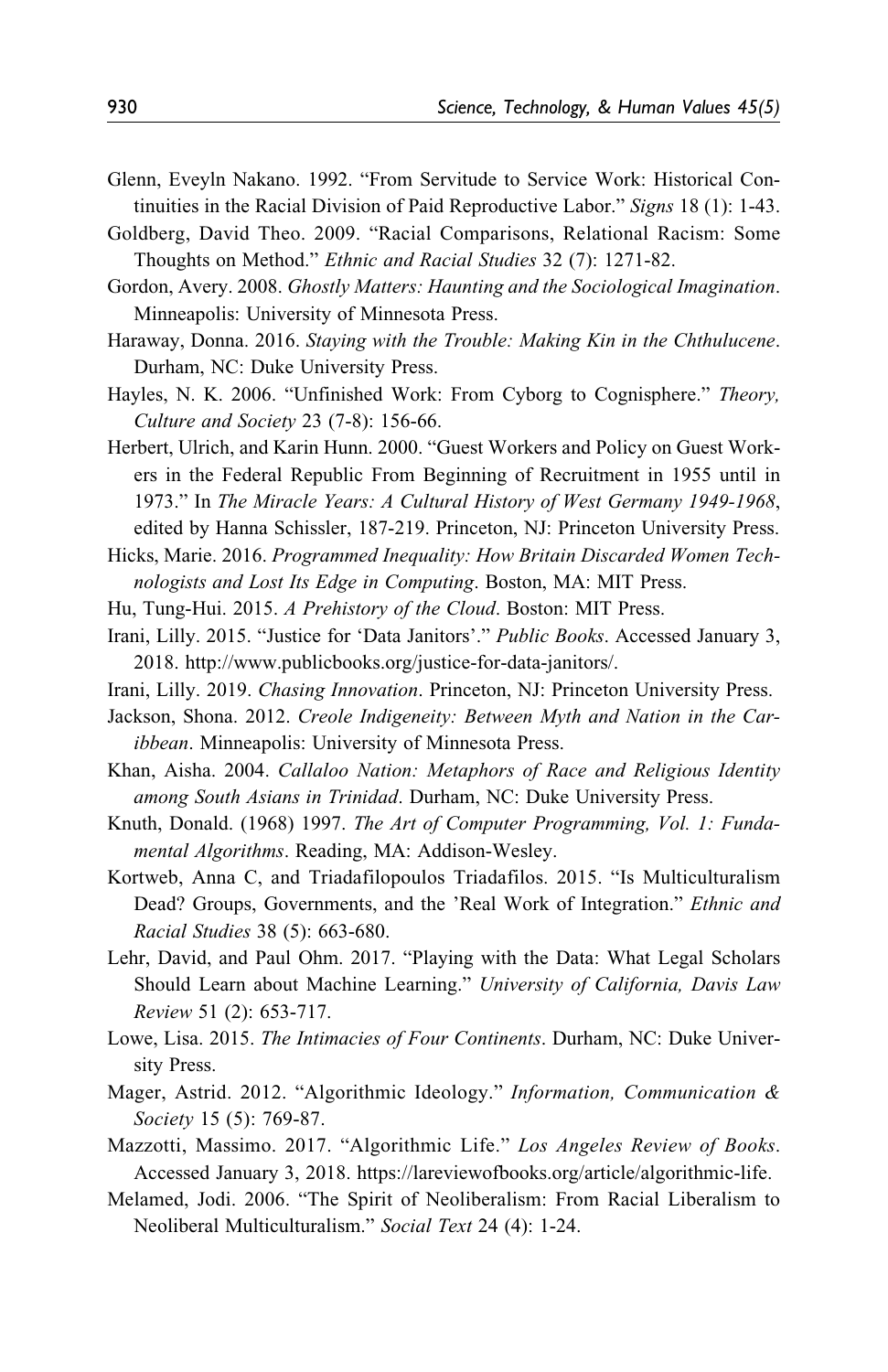- Mintz, Sidney. 1985. Sweetness and Power: the Place of Sugar in Modern History. New York: Viking.
- Morris, Morris David. 1965. The Emergence of an Industrial Labor Force in India: A Study of the Bombay Cotton Mills, 1854-1947. Berkeley: University of California Press.
- Munshi, Sherally. 2016. "Immigration, Imperialism, and the Legacies of Indian Exclusion." Yale Journal of Law and the Humanities 2 (1): 51-104.
- Nelson, Alondra. 2016. The Social Life of DNA: Race, Reparations, and the Reconciliation after the Genome. New York: Beacon Press.
- Noble, Safiya Umoja. 2018. Algorithms of Oppression: How Search Engines Reinforce Racism. New York: New York University Press.
- Ong, Aihwa. 2010. Spirit of Resistance and Capitalist Discipline: Factory Women in Malaysia. Albany: State University of New York Press.
- Palumbo-Liu, David. 1999. Asian/American: Historical Crossing of a Racial Frontier. Palo Alto, CA: Stanford University Press.
- Partridge, Damani. 2012. Hypersexuality and Headscarves: Race, Sex, and Citizenship in the New Germany. Bloomington: Indiana University Press.
- Postone, Moishe. 1986. "Anti-semitism and National Socialism." In Germans and Jews since the Holocaust, edited by Anson Rabinbach and Jack Zipes, 302-14. New York: Holms and Meier.
- Povinelli, Elizabeth. 2002. The Cunning of Recognition: Indigenous Alterities and the Making of Australian Multiculturalism. Durham: Duke University Press.
- Prakash, Gyan. 1990. Bonded Histories: Genealogies of Labor Servitude in Colonial India. New York: Cambridge University Press.
- Ray, Rashawn, Melissa Brown, Neil Fraisat, and Edward Summers. 2017. "Ferguson and the Death of Michael Brown on Twitter: #BlackLivesMatter, #TCOT, and the Evolution of Collective Identities." Ethnic and Racial Studies 40 (11): 1797-813.
- Reddock, Rhoda. 2008. "Indian Women and Indentureship in Trinidad and Tobago 1845-1917: Freedom Denied." Caribbean Quarterly 54 (4): 41-68.
- Roberts, Sarah T. 2016. "Digital Refuse: Canadian Garbage, Commercial Content Moderation and the Global Circulation of Social Media's Waste." Wi: Journal of Mobile Media 10 (1): 1-18.
- Rosa, Jonathan, and Yarimar Bonilla. 2017. "Deprovincializing Trump, Decolonizing Diversity, and Unsettling Anthropology." American Ethnologist 44 (2): 201-08.
- Salzinger, Leslie. 2003. Genders in Production: Making Workers in Mexico's Global Factories. Berkeley: University of California Press.
- Sassen, Saskia. 2000. Guests and Aliens. New York: The New Press.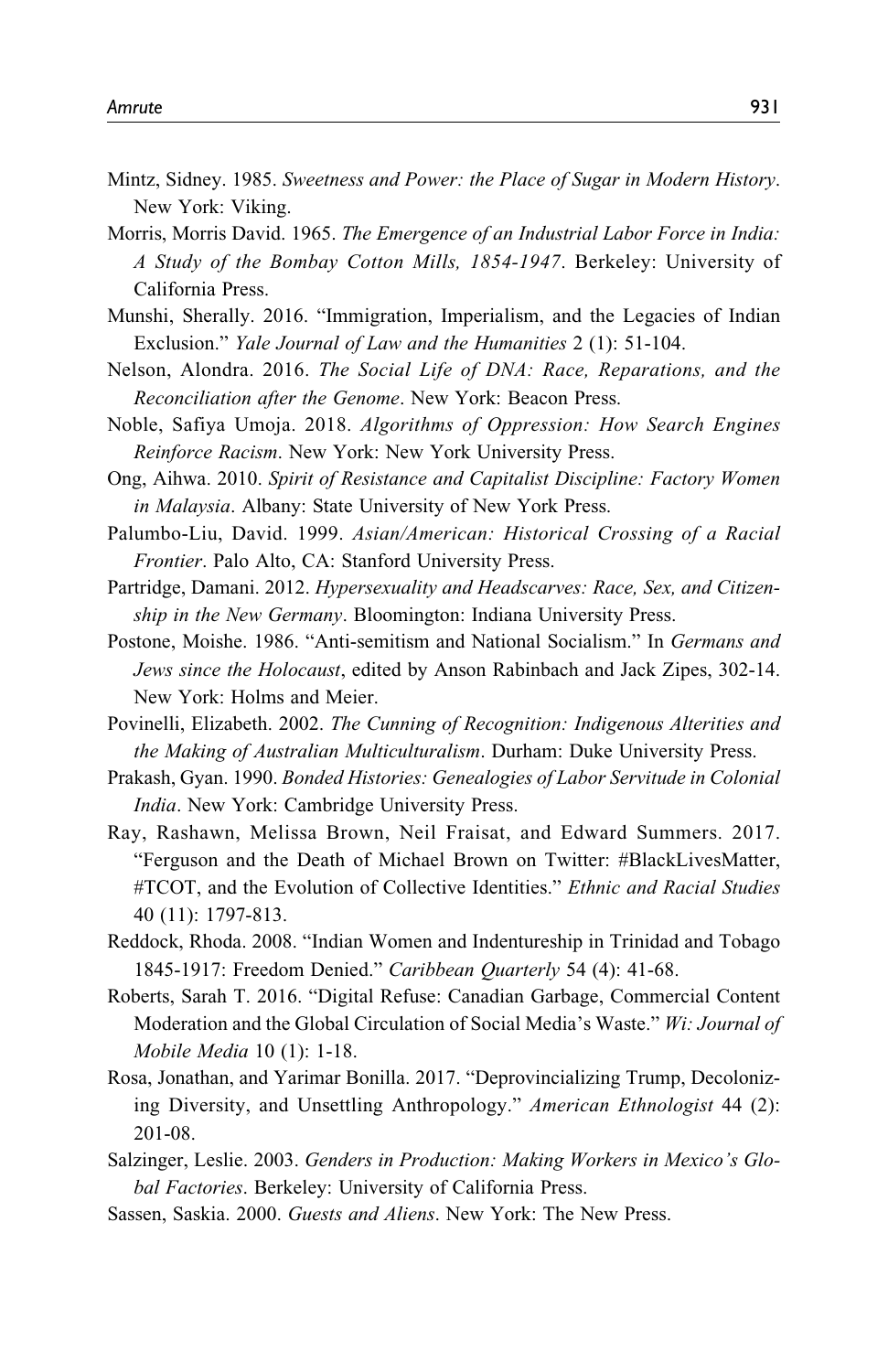- Scannell, R. Joshua. 2019. "This is Not Minority Report: Predictive Policing and Population Racism." In Captivating Technology, edited by Ruha Benjamin. Durham, NC: Duke University Press, pp. 107-131.
- Seaver, Nick. 2017. "Algorithms as Culture: Some Tactics for the Ethnography of Algorithmic Systems." Big Data and Society 4 (2): n.p.
- Silverstein, Paul A. 2005. "Immigrant Racialization and the New Savage Slot: Race, Migration, and Immigration in the New Europe." Annual Review of Anthropology 34 (1): 363-84.
- Smith, George Murray. 1886. "Cas'alty Corner." The Cornhill Magazine 6 (36): 582-91. London, UK: Smith, Elder & Co. Accessed September 15, 2017. [http://o](http://onlinebooks.library.upenn.edu/webbin/serial?id=cornhill) [nlinebooks.library.upenn.edu/webbin/serial?id](http://onlinebooks.library.upenn.edu/webbin/serial?id=cornhill)=[cornhill.](http://onlinebooks.library.upenn.edu/webbin/serial?id=cornhill)
- Solon, Olivia. 2017. "To Censor or Sanction Extreme Content? Either Way, Facebook Can't Win." The Guardian, May 23. Accessed January 22, 2018. [https://](https://www.theguardian.com/news/2017/may/22/facebook-moderator-guidelines-extreme-content-analysis) [www.theguardian.com/news/2017/may/22/facebook-moderator-guidelines-e](https://www.theguardian.com/news/2017/may/22/facebook-moderator-guidelines-extreme-content-analysis) [xtreme-content-analysis](https://www.theguardian.com/news/2017/may/22/facebook-moderator-guidelines-extreme-content-analysis).
- Stoler, Ann Laura. 2018. Duress: Imperial Durabilities in Our Times. Durham, NC: Duke University Press.
- Suchman, Lucy. 1995. "Making Work Visible." Communications of the ACM 38 (9): 56-63.
- Süssmuth, Rita, H. J. Vogel, H. Eylmann, R. Fücks, K. Hailbronner, and H. O. Henkel. 2001. "Zuwanderung gestalten, Integration fördern." Bericht der Unabhängigen Kommission Zuwanderung unter Leitung von Rita Süssmuth.
- Sundar Rajan, Kaushik. 2006. Biocapital: The Constitution of Postgenomic Life. Durham, NC: Duke University Press.
- Terranova, Tiziana. 2004. Network Culture: Politics for the Information Age. Boston, MA: MIT Press.
- Tinker, Hugh. 1974. A New System of Slavery: The Export of Indian Labour Overseas 1830-1920. Oxford, UK: Oxford University Press.
- Tsing, Anna. 2009. "Supply Chains and the Human Condition." Rethinking Marxism: A Journal of Economics, Culture and Society 21 (2): 148-76.
- Tufecki, Zeynep. 2018. "YouTube, the Great Radicalizer." The New York Times. Accessed August 15, 2019. [https://www.nytimes.com/2018/03/10/opinion/sunda](https://www.nytimes.com/2018/03/10/opinion/sunday/youtube-politics-radical.html) [y/youtube-politics-radical.html.](https://www.nytimes.com/2018/03/10/opinion/sunday/youtube-politics-radical.html)
- Upadhya, Carol. 2016. Reengineering India: Work, Capital, and Class in an Offshore Economy. Oxford, UK: Oxford University Press.
- Weheliye, Alexander. 2014. Habeas Viscus: Racializing Assemblages, Biopolitics, and Black Feminist Theories of the Human. Durham, NC: Duke University Press.
- Williams, Brackette. 1989. "A Class Act: Anthropology and the Race to Nation across Ethnic Terrain." Annual Review of Anthropology 18 (1): 401-44.